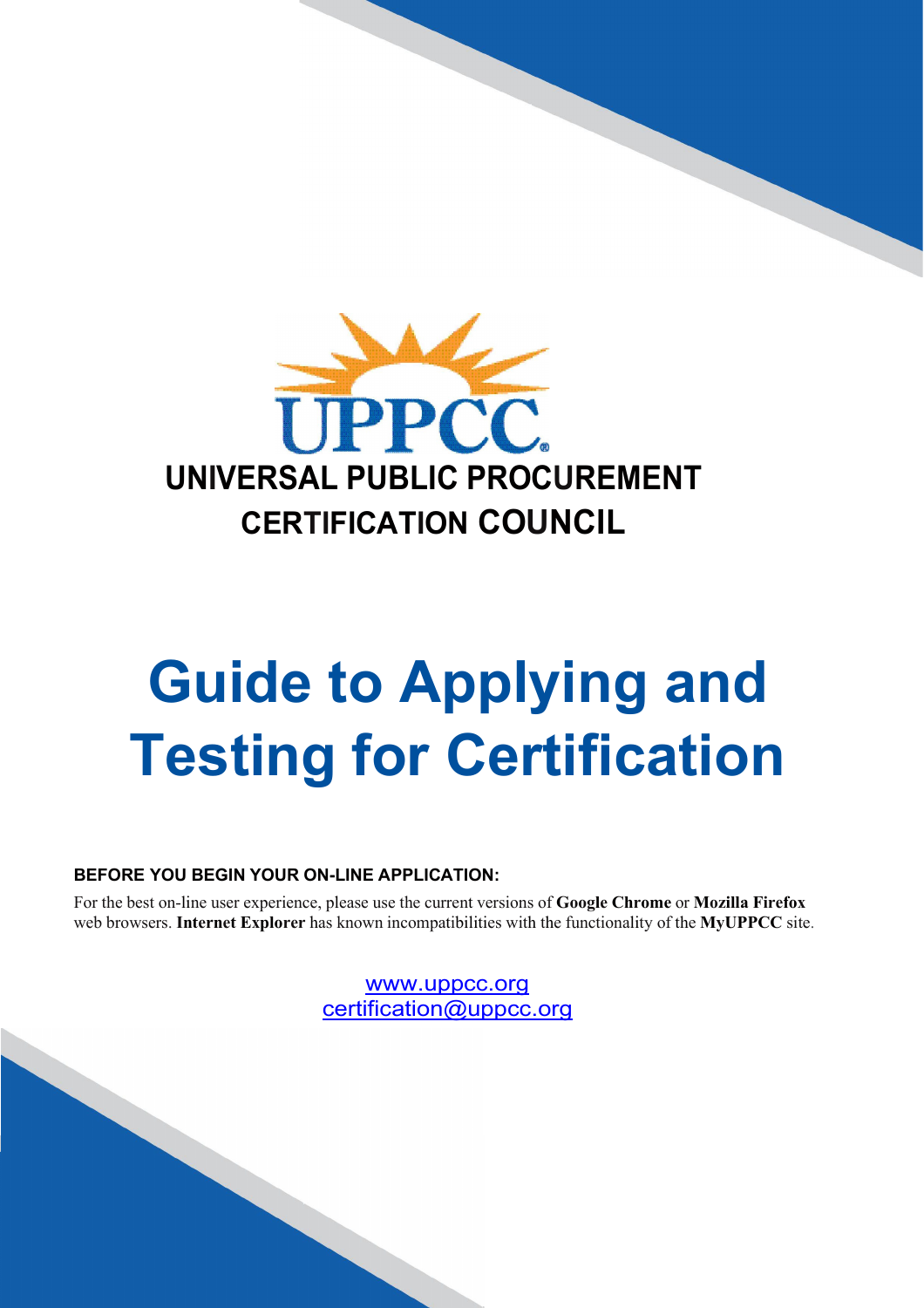### **Table of Contents**

| <b>Universal Public Procurement Certification Council</b>                              |
|----------------------------------------------------------------------------------------|
|                                                                                        |
| $\circ$ Office Hours                                                                   |
| Website<br>$\circ$                                                                     |
|                                                                                        |
| Getting Started With MyUPPCC<br>$\circ$                                                |
| Maintaining Your Information<br>$\circ$                                                |
| Preferred Contact & Communication Preferences                                          |
| Name Changes<br>$\bullet$                                                              |
|                                                                                        |
| ○ About The Organization                                                               |
| Governance<br>$\circ$                                                                  |
| Development Of The Certification Programs<br>$\circ$                                   |
| <b>Benefits Of Certification</b><br>$\circ$                                            |
| <b>Certification Program Offerings</b><br>$\circ$<br>CPPO Program                      |
| CPPB Program<br>$\bullet$                                                              |
|                                                                                        |
|                                                                                        |
|                                                                                        |
| ○ Certified Public Procurement Officer (CPPO)                                          |
| Certified Professional Public Buyer (CPPB)<br>$\circ$                                  |
| <b>Procurement Related Defined</b><br>$\circ$                                          |
|                                                                                        |
| CPPO Program<br>$\circ$                                                                |
| CPPB Program<br>$\circ$                                                                |
|                                                                                        |
|                                                                                        |
|                                                                                        |
| <b>Private Employment</b><br>$\circ$<br><b>Public/Government Employment</b><br>$\circ$ |
| Qualifying Procurement Experience - All Applicants<br>$\circ$                          |
| Procurement Management And/or Supervisory Experience -<br>$\circ$                      |
| CPPO Only                                                                              |
|                                                                                        |
| o College/University Courses                                                           |
|                                                                                        |
|                                                                                        |
| Exam Application Deadlines & Exam Windows<br>$\circ$<br>$\circ$                        |
| Late Applications<br>○ Completing The Application                                      |
| ○ Applying For Both CCPO & CPPB                                                        |
| Create A Certification Application<br>$\circ$                                          |
| <b>Candidate Confidentiality</b><br>$\circ$                                            |
| Non-Discrimination Policy<br>$\circ$                                                   |
| <b>UPPCC Code Of Ethics &amp; Professional Conduct</b><br>$\circ$<br>$\circ$           |
| <b>Required Documentation</b><br><b>Formal Education</b>                               |
| <b>Procurement Experience</b>                                                          |
| Coursework/Training                                                                    |
| • Coursework/Training-Prequalified                                                     |
| • Coursework/Training-Not Prequalified                                                 |
| • College/University Courses                                                           |
|                                                                                        |

**[Application](#page-21-0) Eligibility .........................................22 [Preparing For the](#page-22-0) Examination .........................23** ○ The Examination<br>○ Pre-Test Question **Pre-Test Questions** o Examination Development **[Suggested Study Resources/Authoritative](#page-23-0) [Literature](#page-23-0) ............................................................ 24 [Examination](#page-24-0) Day ................................................ 25** o Exam Day Overview o What to Bring to the Exam o Exam Security o UPPCC Non-Disclosure Agreement & General Terms of Use for Exams Developed for the CPPO & CPPB Certification Programs o During the Examination o Inclement Weather - Local & National Emergencies o Exam Cancellation/Reschedule Fees o Administration Fee o No Shows for the Exam o Problems at the Testing Center **After The [Examination](#page-28-0) ...................................... 29** o Scoring the Examinations o Standard Setting (Pass/Fail Cut-Score) o Equating o Score Reporting o Re-Examination o Passing The Examination o Digital Badges o Duplicate And Replacement Certificates **[Appeals](#page-30-0) Process ................................................. 31** -Applicants, Candidates & Certificants **[Appendix](#page-31-0) A ........................................................ 32** - UPPCC Code of Ethics& Professional Conduct, Prohibited Acts **[Appendix](#page-32-0) B.......................................................... 33** - UPPCC Body of Knowledge & Competency - CPPB & CPPO **[Appendix](#page-33-0) C ..........................................................34 -** Candidate Tips **[Appendix](#page-34-0) D ..........................................................35** - Educational Resources

**[Submitting The Application](#page-17-0) ...............................18 The [Application Review](#page-17-1) Process ........................18**

**Exam [Scheduling](#page-19-0) ................................................ 20**

o Special Exam Day Accommodations o English as a Second Language

o Eligibility Denials o Application Appeals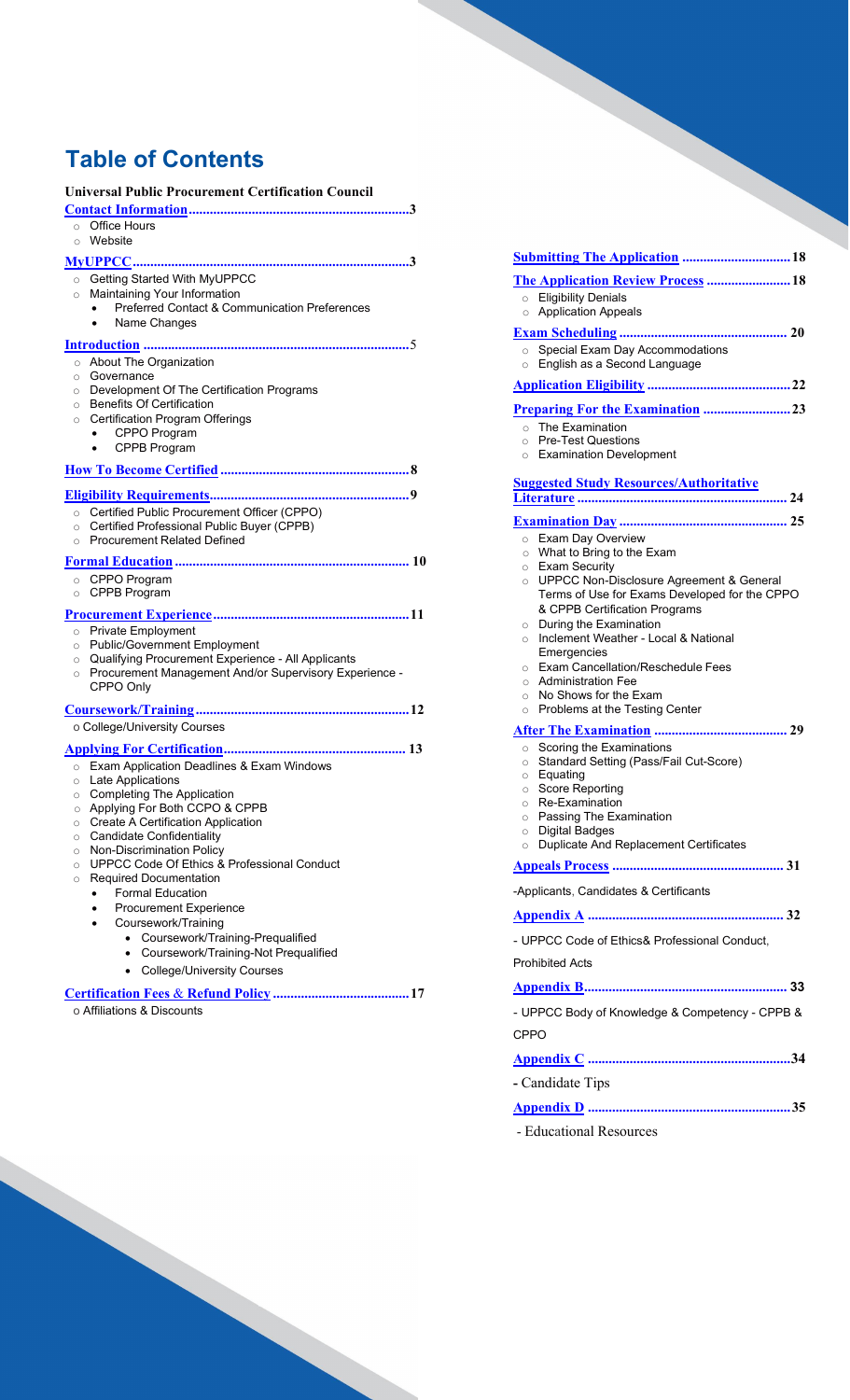### UNIVERSAL PUBLIC PROCUREMENT CERTIFICAT **COUNCIL®**

### <span id="page-2-0"></span>**CONTACT INFORMATION**

If you should have any policy or procedural questions related to UPPCC Certifications or the recertification requirements, please contact Universal Public Procurement Certification Council.

UPPCC COMMUNICATES VIA EMAIL. PLEASE ADD OUR DOMAIN @UPPCC.ORG TO YOUR SAFE SENDER LIST **[certification@uppcc.org](mailto:certification@uppcc.org)**

Universal Public Procurement Certification Council 110

W. Vine St., Suite 600 Lexington, KY 40507 800-884-

6073 I [certification@uppcc.org](mailto:certification@uppcc.org)

Also, follow us updates on UPPCC certifications and public procurement content.

[www.linkedin.com/company/uppcc78](http://www.linkedin.com/company/uppcc78)

[www.twitter.com/uppcc78](http://www.twitter.com/uppcc78)

[www.facebook.com/uppcc78](http://www.facebook.com/uppcc78)

### **OFFICE HOURS**

UPPCC office hours are Monday through Thursday from 8:30AM - 5:00 PM) Eastern Time. Friday 8:30AM-12:00PM Eastern Time.

### **WEBSITE**

The UPPCC website, [www.uppcc.org, i](http://www.uppcc.org/)s a valuable resource for CPPOs and CPPBs and those aspiring to be. In addition to program information, the site includes the official UPPCC Certification Directory. Policy changes and announcements are also updated on the website.

### <span id="page-2-1"></span>**MyUPPCC ACCOUNT**

The MyUPPCC self-service portal can be accessed from the UPPCC website and provides many self-service features such as:

- update contact information (phone, email, mailing addresses)
- set communication preferences and opt in/ opt out of communications
- view certification status and expiration dates
- apply for a new or recertify an existing certification
- access previous online application history detail
- view and pay open invoices.

**Please Note:** All applications for certification and recertification must be submitted online through MyUPPCC.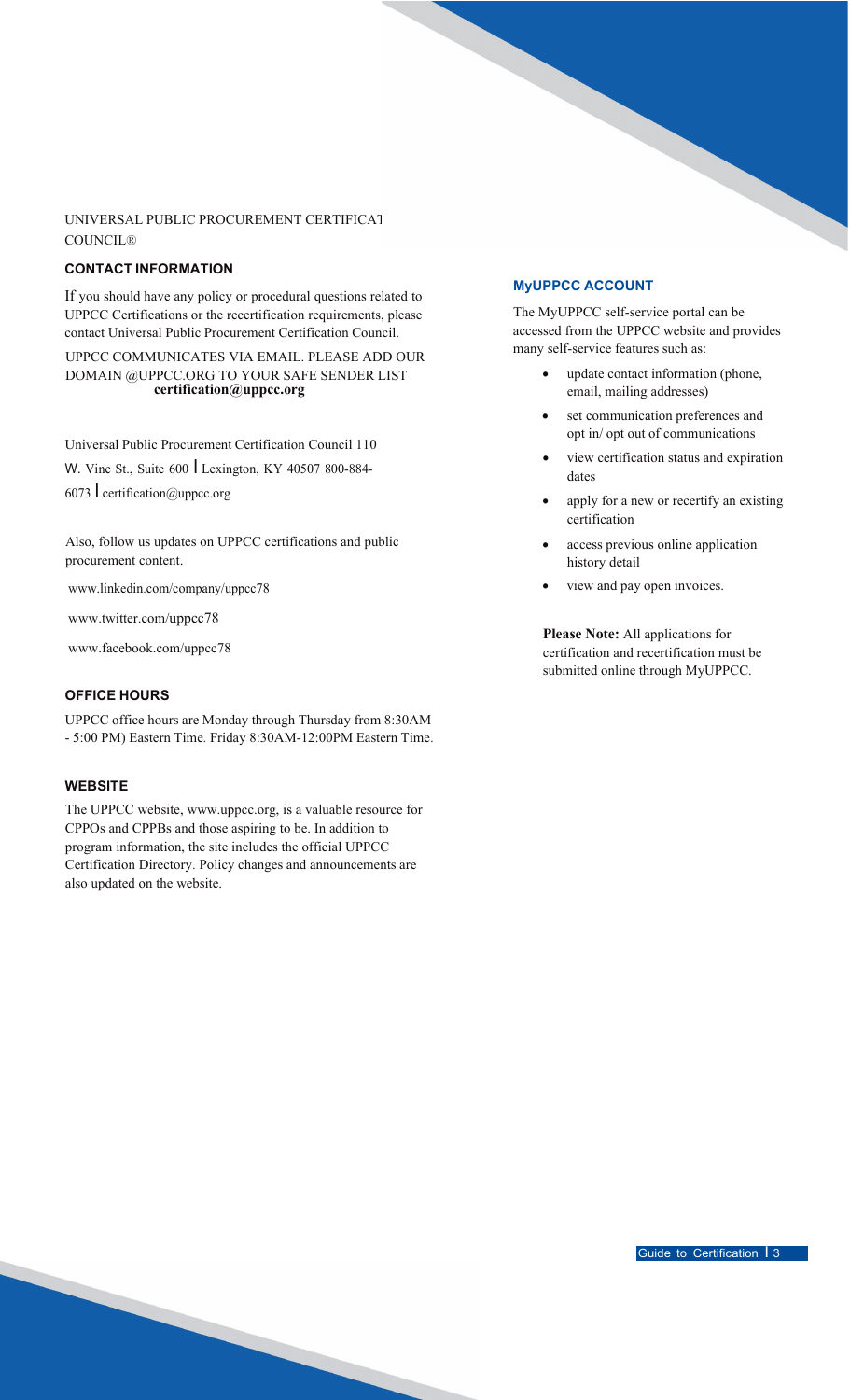### **Getting Started with MyUPPCC**

All certificants have a MyUPPCC account that is linked to their certified status whether they have accessed the account or not.

Individuals who have applied or tested for certification in the past will also have a MyUPPCC account. **Individuals who already have a MyUPPCC account should not create a second account but should instead access the existing account and reset the password**. To access an existing account for the first time, follow these steps:

- 1. Click on the Login To MyUPPCC button from the UPPCC homepage.
- 2. Click on "Forgot Password?" from the MyUPPCC login screen.
- 3. You will be prompted to enter login information associated with your account (i.e., email address). For first time access, enter the email address that you believe to be associated with UPPCC records. If the system locates an account associated with the email address entered, it will confirm the email address to which it will send a password reset email upon clicking Submit.
- 4. Check your email account for the password reset email and follow the instructions.

Individuals who no longer have access to the email address associated with UPPCC records, do not recall the associated email or have any other difficulties with accessing their existing account will need to contact staff for assistance.

**If you are new to UP PCC and don't already have a MyUPPCC account, you will need to create a new account to get started.** Even if you are not yet ready to apply for your CPPO or CPPB, creating an account will allow us to keep you informed about certification. You will also gain access to all of the great features that come with having a MyUPPCC account. To create your account, click "New Customer? Click here" from the My UPPCC login screen.

### **Maintaining Your Information**

UPPCC makes every effort to keep the most current contact information for applicants, candidates and certificants. If you get married, move, change jobs, let us know! You can update your contact information at any time through your MyUPPCC self-service portal Account.

### **Name Changes**

If the name listed on the MyUPPCC account changes due to marriage, divorce, etc., the account owner must contact UPPCC staff to make any name change updates and provide valid legal documents to support the change. Name changes can be initiated by email to [certification@uppcc.org,](mailto:certification@uppcc.org) but must be accompanied by at least one form of valid legal documentation listed below:

- **Marriage Certificate**
- Divorce decree (only the page regarding the name change and page with the official seal are necessary)
- Current, valid Driver's License or Passport D Court Order or naturalization paperwork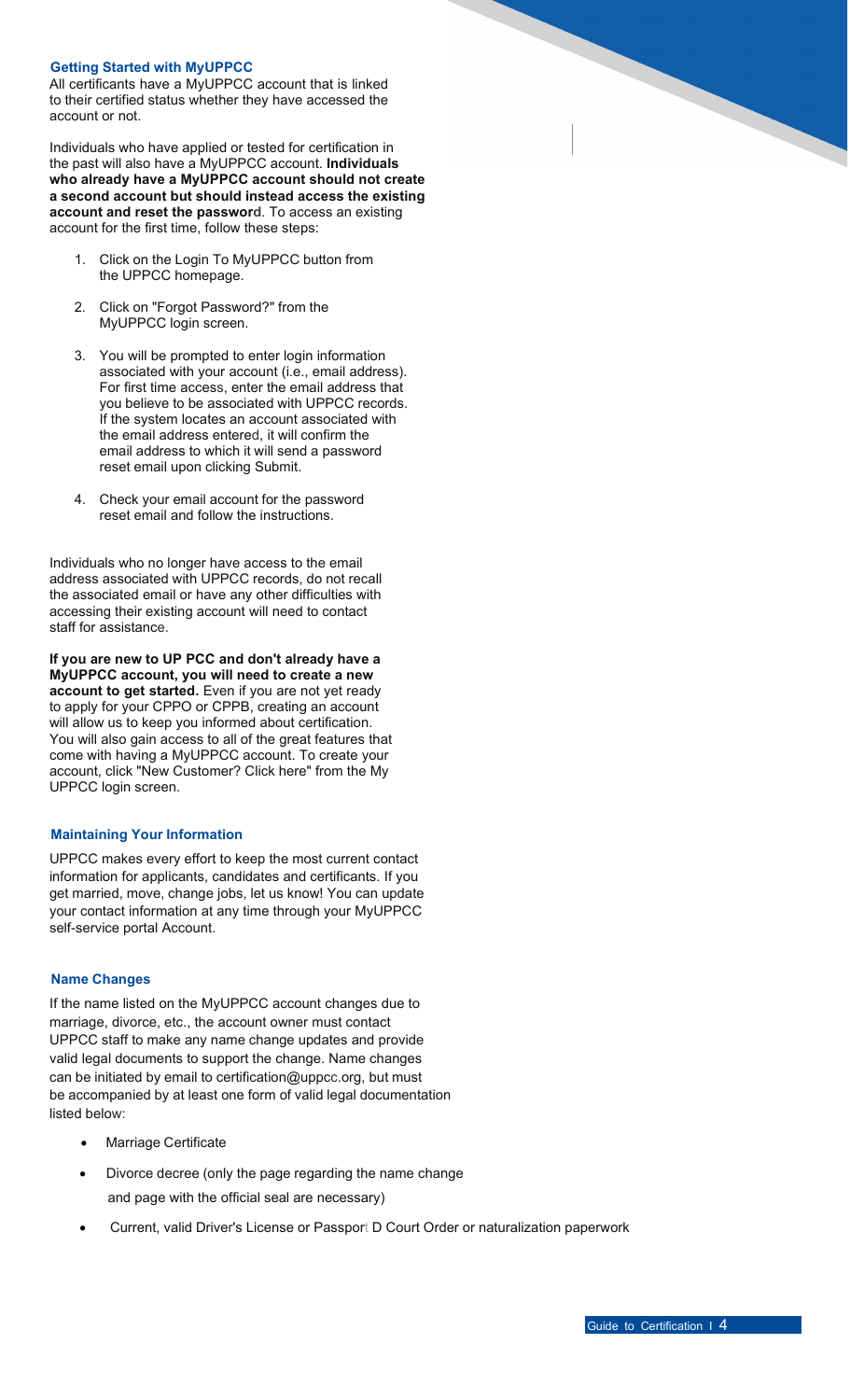### **INTRODUCTION**

UPPCC has developed Guides to assist applicants, candidates and certificants through the various stages of earning, testing for and maintaining a UPPCC certification.

### **ABOUT THE ORGANIZATION**

<span id="page-4-0"></span>In 1978, the Universal Public Procurement Certification Council (UPPCC) was formed to promote and elevate professionalism and ethical conduct in the public sector procurement more effectively. As a separately incorporated entity, UPPCC objectively administers certification to the public procurement profession, independent of influence or control by any one organization or education curriculum.

Built upon the highest standards of quality and integrity and in support of the public trust, the mission of the UPPCC is to recognize professionalism in public procurement through the identification of a common body of knowledge and the certification of individuals against established standards of competency.

The functions of the UPPCC are:

- to establish the body of knowledge for public procurement
- to monitor and revise, as needed, the requirements for certification
- to continue research efforts relating to the certification of public procurement professionals
- to encourage professional growth in the field of public procurement through certification; and
- to do all things necessary and proper to promote and elevate professionalism and ethical practice in public procurement.

The CPPO and CPPB certification programs are wholly owned and governed by the Universal Public Procurement Certification Council.

### **GOVERNANCE**

The UPPCC consists of two volunteer-led boards: the Board of Directors (BOD) and the Board of Examiners (BOE). The BOE is comprised of (20) members who are responsible for continuously developing, revising, and monitoring the CPPO and CPPB certification examinations.

### **DEVELOPMENT OF THE CERTIFICATION PROGRAMS**

The UPPCC developed two certification programs: the Certified Public Procurement Officer (CPPO) and the Certified Professional Public Buyer (CPPB).

Certification eligibility requirements and the Body of Knowledge and Competency (BoK-C) for public procurement for which the examinations are developed are based on a thorough study of the public procurement profession. This comprehensive assessment of the profession also known as a job task or practice analysis is routinely commissioned by the UPPCC in 3–5-year intervals to ensure that all essential elements of the CPPO and CPPB certification programs continue to evolve along with the profession.

The most recent job analysis study was conducted in 2020 and incorporated the knowledge and expertise of thousands of public procurement professionals. The study identified the essential knowledge, skills and abilities needed by individuals to competently perform the work of a public procurement professional in both the role of a buyer and that of an officer. The essential knowledge, also known as the BoK-C, serves as the basis for the development of the certification examinations. The CPPO and CPPB certification exams have been based upon the 2021 UPPCC BoK-C (**Appendix B** this Guide) as of the October 2021 exam window.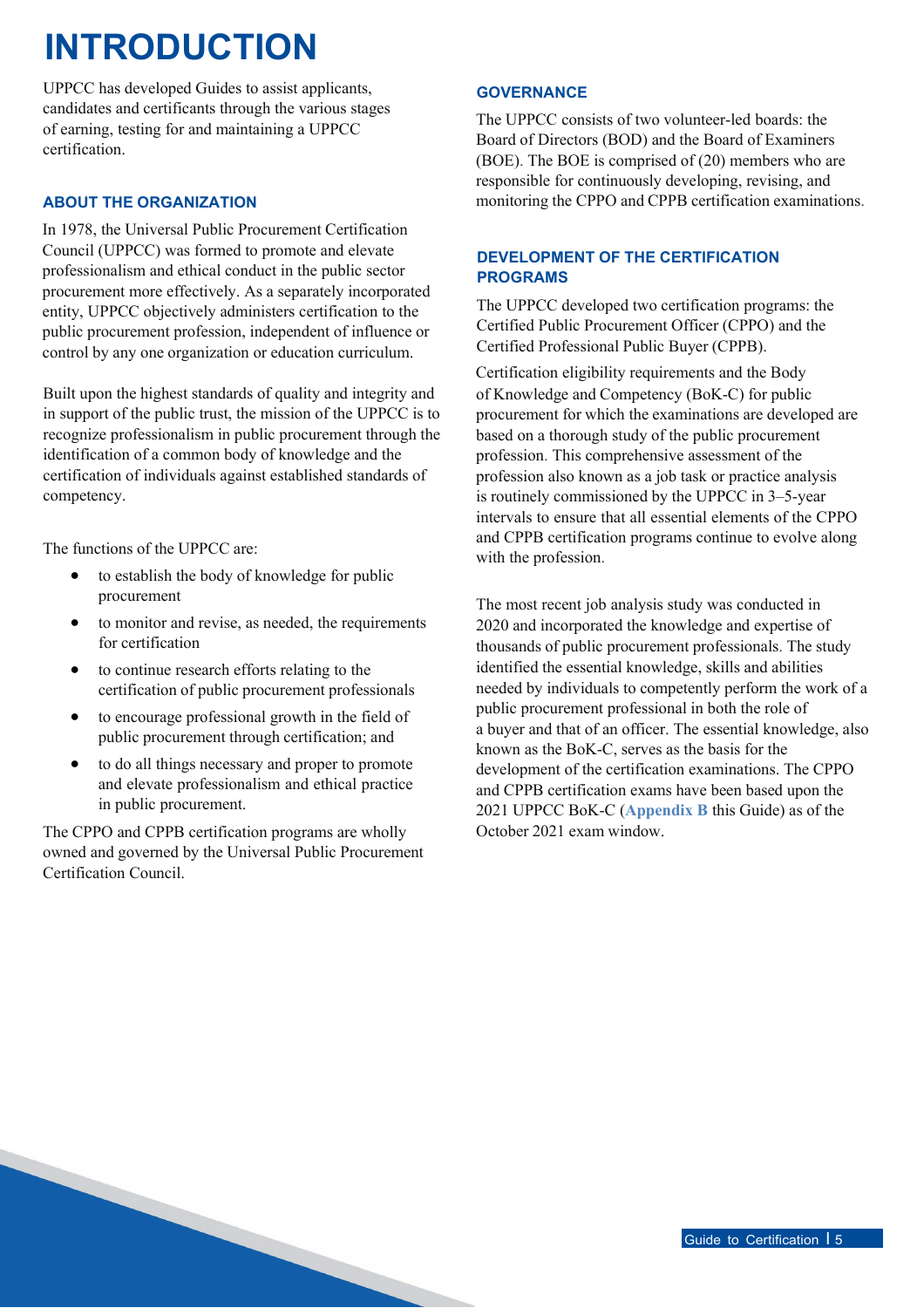### **BENEFITS OF CERTIFICATION**

Certification, unlike licensure, is a voluntary action taken by a group of professionals to establish a system to grant recognition to certain individuals who have met an established level of knowledge, training, and practical experience. These professional groups or certification bodies typically grant recognition to successful participants via a certificate and other forms of recognition. The certificate authorizes the individual holder the right to publicize their achievement and their certified status through the use of specific acronyms after the credentialed individual's name.

Individual's standards and competencies for those engaged in governmental procurement and attests to the procurement professional's ability to obtain maximum value for the taxpayer's dollar.

CPPO and CPPB designations communicate to the taxpayer that the public employee who manages tax dollars has reached a specific level of education and experience and is knowledgeable about government procurement.

### **Benefits of certification to the individual include:**

- Professional recognition through 3rd party verification of knowledge
- Personal satisfaction
- Increased knowledge and skills
- Professional growth and development
- Leverage of the importance of the individual to his/her employer
- Demonstrated a commitment to the profession
- Enhanced job opportunities, career advancement and personal marketability
- Greater respect from superiors, co-workers, suppliers, and customers
- Portability of professional certification, which are earned by the individual and go with them wherever their professional path may take them

### **Benefits of certification to the employer/public agency include:**

- Sets a standard of excellence with the organization
- Fosters ethical behavior of departmental staff
- Increases productivity and departmental efficiency which could lead to increased agency cost savings
- Promotes responsible expenditure of public funds that complies with agency's purchasing laws and rules
- Produces better purchasing and contracting outcomes by improving competencies of employees with purchasing and contracting responsibilities Reduction in training time required to get employees "up to speed"
- Provides objective benchmarks for evaluating skills
- Allows for public entity to promote its expertise through a highly qualified and credentialed workforce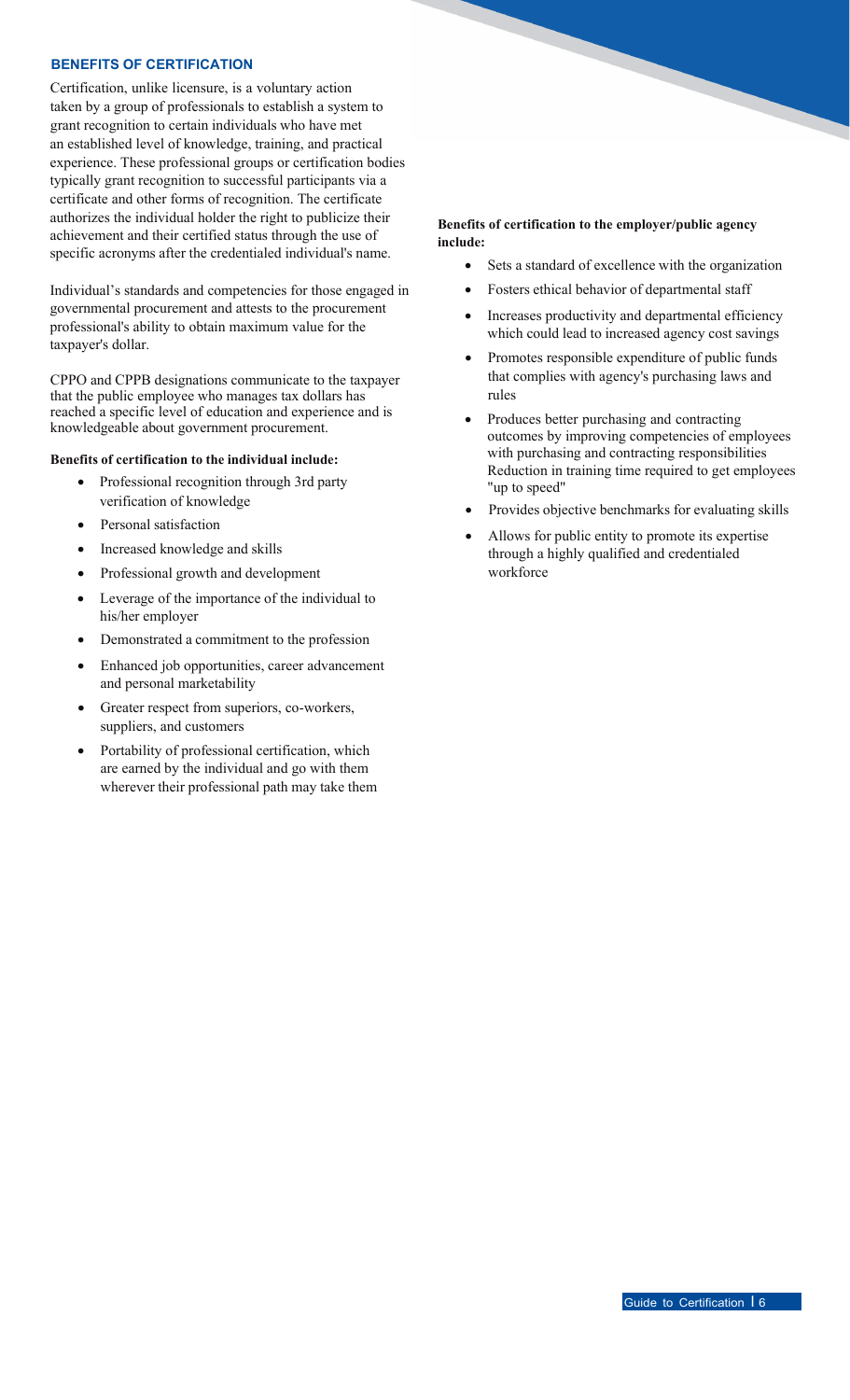With more than 14,000 professionals certified in the United States, Canada, and other countries, the CPPO and CPPB programs are highly respected among procurement professionals and employers in public procurement.

In the United States, many state and local governments formally recognize the CPPO and CPPB designations as meaningful standards for employment and advancement of public procurement personnel.

In Canada, the CPPO and CPPB designations are highly regarded by all levels of government, and in some locations have been integrated as prerequisites into their promotion systems.

### **CERTIFICATION PROGRAM OFFERINGS**

The Universal Public Procurement Certification Council programs are designed specifically for public procurement personnel in federal, state, provincial, territorial, and local governmental organizations, and agencies. Only those individuals who have government-specific procurement experience are eligible to achieve the designations. UPPCC offers two distinctly different credentials; the Certified Public Procurement Officer (CPPO) and the Certified Professional Public Buyer (CPPB).

#### **CPPO Program**

The CPPO program is geared towards

individuals holding supervisory and/ or managerial positions within a public/governmental agency. These individuals may or may not be performing the buying for the governmental entity, but do either supervise a staff of buyers, the procurement department, the public agency, etc. or manage at least one (1) essential function of the procurement cycle (i.e., contracting).

### **CPPB Program**

The CPPB program is geared to individuals who have demonstrated prescribed levels of professional competency as a buyer within a public/governmental agency in a non-managerial and/or supervisory position.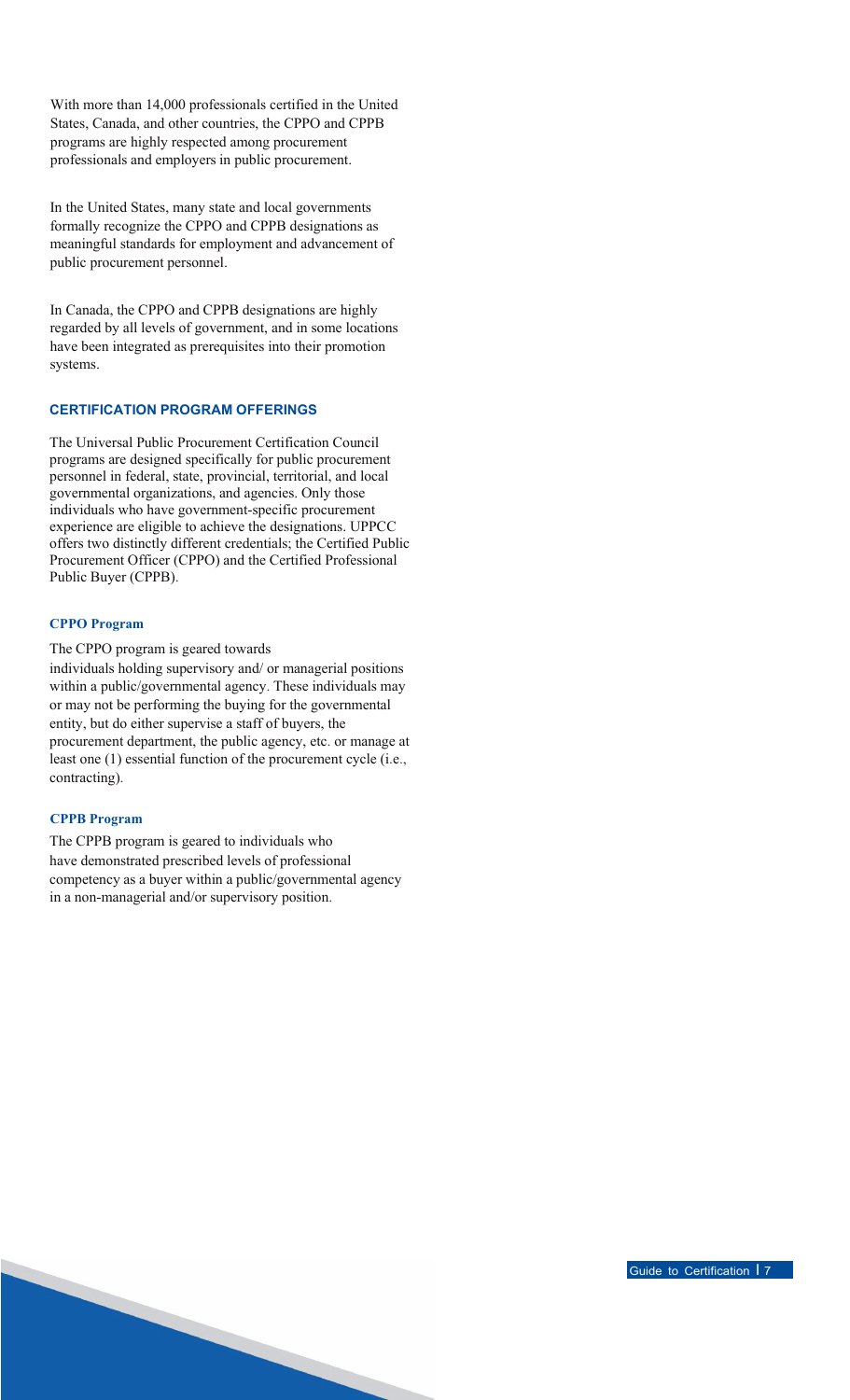### <span id="page-7-0"></span>**HOW TO BECOME CERTIFIED**

The UPPCC certification programs follow a two-part process in which the applicant must first demonstrate eligibility via an application and then successfully complete an examination covering the essential knowledge and functions performed in public/ government procurement. Once certified, recertification is required every five (5) years in order to maintain certified status.

To become certified by the UPPCC, all individuals must complete the following steps:

- Review the Guide to Applying and Testing for Certification to determine if you are eligible to apply. All eligibility requirements must be fully met at the time of application.
- Select the credential that best aligns with your professional qualifications.
- Complete the application for certification providing the required documentation and payment.
- Upon notification of eligibility, pay the exam scheduling fee and schedule a testing appointment.
- Successfully complete the examination.
- Candidates who are successful in both establishing his/her eligibility via the application process and demonstrating competency via successful testing results will earn the CPPO/ CPPB credential.
- Maintain CPPO/CPPB certified status through recertification every five (5) years and continuing to abide by UPPCC's Code of Ethics and Professional Conduct.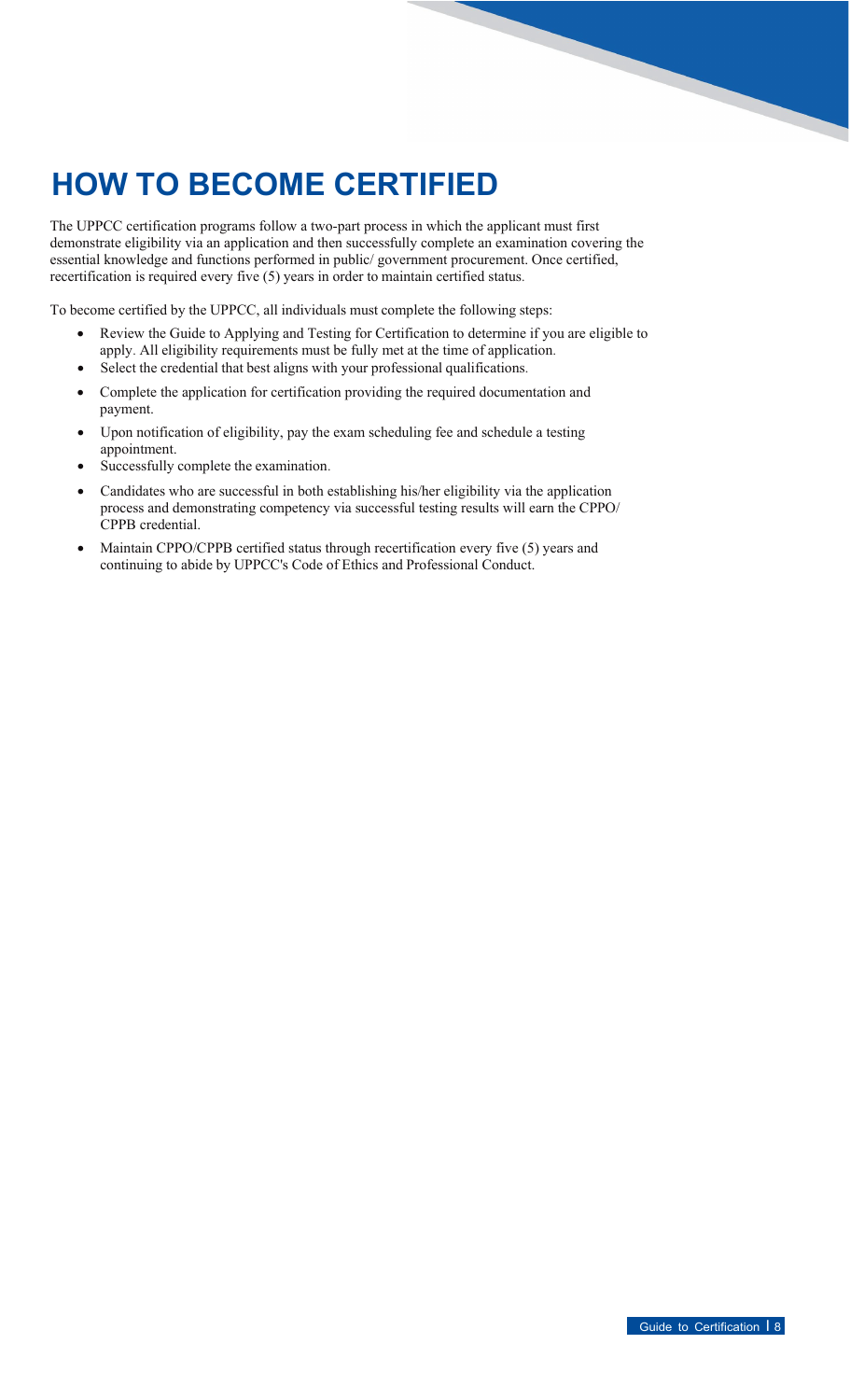### **ELIGIBILITY REQUIREMENTS**

UPPCC certification eligibility is based on the applicant's ability to demonstrate that he/ she meets minimum requirements. The minimum requirements are the same for all applicants and there is no reduction in the continuing education and professional development or experience requirements for applicants with advanced levels of education. Please note that the UPPCC reserves the right to modify eligibility requirements periodically to reflect the changing requirements of the profession.

<span id="page-8-0"></span>The UPPCC programs are designed specifically for public sector procurement professionals. Only those individuals who have full-time, public procurement experience are eligible. An applicant's eligibility is determined by evaluating the applicant's professional qualifications in three core areas:

- Formal education,
- Procurement experience, and
- Coursework/training.

Unlike most procurement certification programs, the UPPCC requires substantial practical experience in procurement. This experience must be complemented by continuing education and professional development specifically within the field of procurement. Additionally, a formal educational degree is required for the CPPO program and optional for the CPPB certification.

### **Certified Public Procurement Officer® (CPPO®)**

### **Bachelor's Degree**

**Coursework/Training** - 96 contact hours of procurement-related coursework/training completed within the previous 10 years from the application submission date

**Procurement Experience** - 5 years of experience *within the previous ten* (10) *years* of which a minimum of 3 years is in a management/ supervisory position. A minimum of 50% of the required years of experience must be in public sector (remaining experience may be from either public or private sector).

### **Certified Professional Public Buyer® (CPPB®)**

### **Option 1**

**Completion of 2-year post-secondary educational program**

**Coursework/Training** - 72 contact hours of procurement-related coursework/training completed within the previous 10 years from application submission date

**Procurement Experience - 3 years of procurement** experience within the previous 1 O years. A minimum of 50% of the required years of experience must be in public sector (remaining experience may be from either public or private sector).

### **Option 2**

**Coursework/Training** - 72 contact hours of procurement-related coursework/training completed within the previous 10 years from application submission date

**Procurement Experience** - 5 years of procurement experience within the previous 10 years. A minimum of 50% of the required years of experience must be in public sector (remaining experience may be from either public or private sector).

### **PROCUREMENT-RELATED DEFINED**

The term procurement-related is used throughout this Guide and is defined as any activity that relates to the sequence of activities carried out by a procurement organization in the acquisition and disposition of supplies and services and can be tied to one or more of the six domains in the Body of Knowledge for CPPO and CPPB.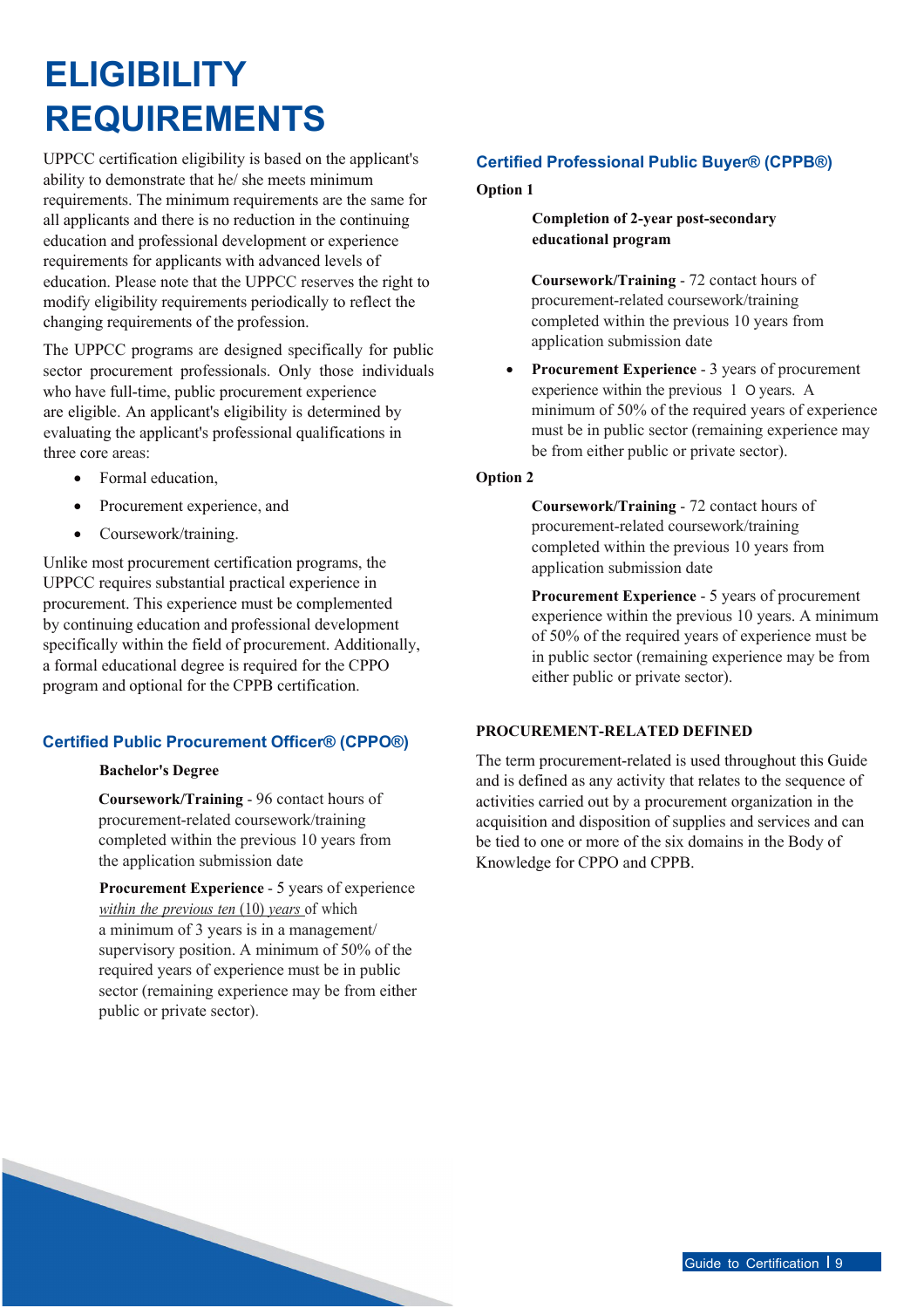## **FORMAL EDUCATION**

The completion of a formal degree program is required for eligibility for the CPPO Program and the completion of a post-secondary educational (degree, diploma, or certificate) program is optional for the CPPB Program. Regardless of the program type or level of education achieved, there is no additional requirement for the area of focus or study of the program to be in a procurement-related discipline to be applicable for credit.

### <span id="page-9-0"></span>**CPPO Program**

For the CPPO Program, the completion of a bachelor's degree program or higher, earned from a regionally or nationally accredited institution of higher learning in the United States or the international equivalent is required.

In the United States, regional or national accreditation means that the college or university is recognized by one of the many regional or national accrediting organizations recognized by the U.S. Department of Education.

In Canada, colleges and universities are accredited by the Ministry of Education within the province or territory in which the institution operates.

If the educational degree was earned from an institution of higher learning within the U.S. and Canada and is not accredited as described above, the degree would not contribute to the applicant's qualifications for the CPPO program.

For formal educational degrees earned outside of the United States and Canada, the applicant must have the degree earned evaluated by a reputable educational research firm to determine equivalency to a nationally or regionally accredited bachelor's degree or higher in the U.S. BEFORE applying for CPPO.

Any 3rd party educational evaluation services are to be performed at the applicant's request and are at the applicant's expense.

Degrees earned from accredited colleges and universities in Canada do not require a degree equivalency. This applies to Doctorate, Master's, Bachelor's, or Associate's degrees that are awarded in Canada.

### **CPPB Program**

For the CPPB Program, the completion of a 2-year postsecondary educational program is required to apply under Option l.

Qualifying 2-year educational programs consist of a minimum of 4 full-time semesters or the parttime equivalent of post-secondary study and result in a degree, diploma or certificate being earned. The 2-year, postsecondary educational program is the minimum requirement.

Higher levels of formal education such as an Associate's, Bachelor's, Master's, or Doctorate will also satisfy this requirement. The 2-year education program is not required to be accredited; however, it must be fully completed.

Applicants for CPPB who do not complete a 2-year postsecondary educational program or higher may still apply using Option 2. Option 2 requires the applicant to have 2 additional years of professional procurement experience than their Option 1 counterparts.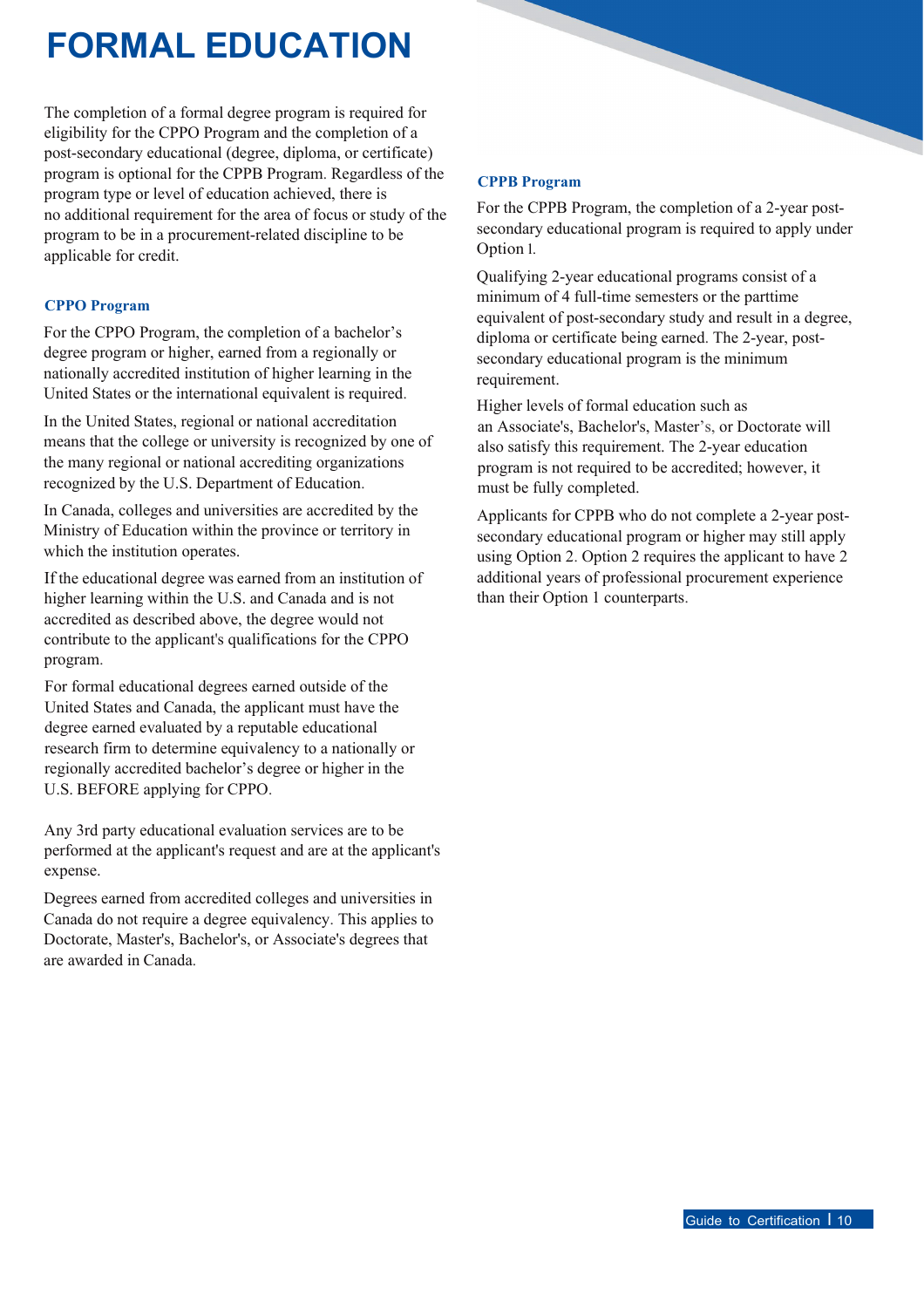### **PROCUREMENT EXPERIENCE**

At the time of application, minimum professional procurement experience required over the past ten years is as follows:

**CPPB –** Three years - with a minimum of 2-year, post-secondary educational program, or five years - with no degree (at least 50% must be in public procurement)

**CPPO –** Five years (at least 50% must be in public procurement) *and* three years managerial/supervisory experience (at least 50% must be in public procurement)

<span id="page-10-0"></span>Current employment at the time of application is not required, nor is it a requirement for the total years of experience be continuous. All positions submitted for consideration must have been held within the previous ten (10) years from the date the application is submitted to the UPPCC.

Applicants must be able to document all employment experience by supplying an official position description, resume or Curriculum Vitae (CV) for each position submitted for consideration. Positions submitted without acceptable documentation will not be considered.

### **Private Employment**

Private sector encompasses all for-profit and not-for-profit companies that are not owned or operated by government. Professional procurement experience in the private sector is not required to apply; however, some applicants may have this type of experience and may apply up to 50% of the total years required from private sector.

### **Public/Government Employment**

A minimum of 50% of the total years of experience required to apply for both the CPPO and CPPB programs must be within a public/government work setting. Examples of types of public entities include, but are not limited to:

- states, provinces, territories
- counties, cities, municipalities
- crown corporations
- public educational enterprises (K-12, public colleges and universities, etc.)
- authorities (parks, airports, water, utilities, etc.)
- public healthcare organizations and facilities
- military
- federal governments

### **Qualifying Procurement Experience - All Applicants**

Procurement Experience is defined as the length of time employed in a position where the applicant has the responsibility to perform essential functions within the procurement cycle. The procurement cycle is defined as the sequence of activities carried out by a procurement department in the acquisition and disposition of supplies and services. Please review the current Bodies of Knowledge and Competencies (BoK-C) for specifics on what you are expected to know for each certification:

- CPPO Body of Knowledge & [Competency](https://uppcc.org/Portals/0/2021_UPPCC_BoKC_CPPO_Crosswalk.pdf)
- CPPB Body of Knowledge [& Competency](https://uppcc.org/Portals/0/2021_UPPCC_BoKC_CPPb_Crosswalk.pdf)

### **Procurement Management and/or Supervisory Experience** - **CPPO Applicants Only**

In addition to the overall procurement experience requirement that applies to all applicants, applicants for the CPPO must also have experience in a procurement management function.

Procurement management experience must include responsibility for overall procurement/ material management activities to include the supervision of procurement personnel and/or the display of executive abilities involving economic/financial, technical, statistical, legal and administrative attributes.

Management positions may be totally dedicated to the procurement function or shared with other responsibilities. The percentage of time managing the procurement function must be 50% or more of the applicant's total job responsibility unless the applicant has total responsibility for procurement for the organization.

Examples of procurement management functions include:

- management of user requirements, without direct supervision of procurement personnel, such as buyers
- management of warehouse, inventory, or store's function
- supervision shall include the direct supervision of one or more individuals who are defined as procurement personnel

At least 50% of the management and/ or supervisory experience that is additionally required for applicants for the CPPO program must be in public sector, while the remaining experience may be in either public or private sector.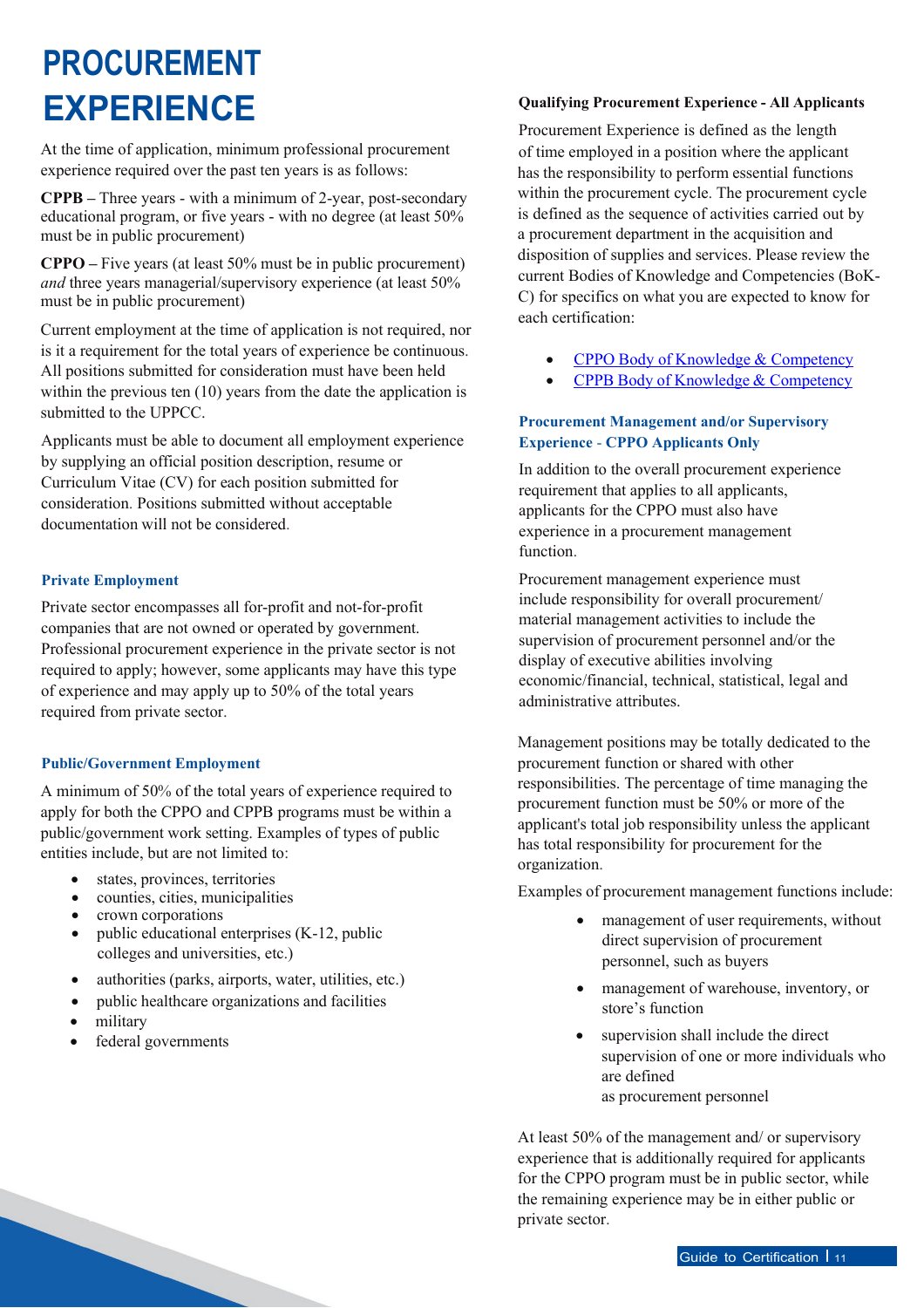## <span id="page-11-0"></span>**COURSEWORK/ TRAINING**

All educational activities offered by a professional entity or educational provider may be acceptable for credit from UPPCC so long as the activity was completed within the previous 10 years from the application submission date, is procurement-related, can be properly documented and meets the following qualifying guidelines:

- All activities must be instructor-led and include a speaker, instructor, trainer, facilitator, or moderator.
- Live conferences, workshops, seminars, or classes (including face-to-face, audio/video conference, and on-line delivery) earn 1 contact hour per actual clock time of education including partial hours, up to a maximum of 8 contact hours per day.
- For most programs, the recorded version of a live program will not qualify for contact hours. To qualify for credit for self-study, the program would need to meet at least one of the following criteria to satisfy the instructor-led requirement:
	- **1)** Self-study programs that qualify for IACET CEUs and meet procurement content requirements earn ten (10) contact hours per 1 IACET CEU.
	- **2)** Self-study programs that qualify for CEUs from a duly accredited U.S. college or university and meet procurement content requirements earn contact hours on an hour equivalency basis in accord with the college or university's calculation guidelines.
	- **3)** Programs that meet the procurement content requirements and are approved for self-study by the American National Standards Institute (ANSI), or state licensure programs (such as the State Bar), or credentialing or licensing programs accredited by these organizations, are eligible on a clock-hour for contact hour basis.

### **OR**

4) Audio recordings of live programs that qualify for contact hours would also qualify for contact hours on an hour-for-hour basis provided that the recordings include all handouts distributed at the original event, the reactive discussion that occurred, and an interactive component (e.g., quiz or other learning assessment exercise) by which a participant demonstrates comprehension of the covered content areas.

The following activities are excluded and do **NOT** earn credit towards meeting the continuing education and professional development requirement:

- General software training courses (Microsoft Excel, PowerPoint, etc.)
- Tradeshows and product-specific promotions, demonstrations, and trainings
- Breaks and intermissions between sessions and workshops
- Networking, entertainment, and social events (includes stand-alone events as well as those that are part of larger events).

### *College/University Courses*

Courses taken for academic credit (e.g., face-to-face, independent study/correspondence, online) at a U.S. or Canadian accredited college or university may also be applied towards meeting the coursework/training requirement. Credit hours are earned for academic credit courses. To determine the equivalent contact hours, multiply credit hours by 16. For example, a 3-credit hour course would be equivalent to 48 contact hours.

Non-academic credit courses that do not earn credit hours earn are treated the same as other coursework/training and 1 contact hour for every 1 clock hour of education.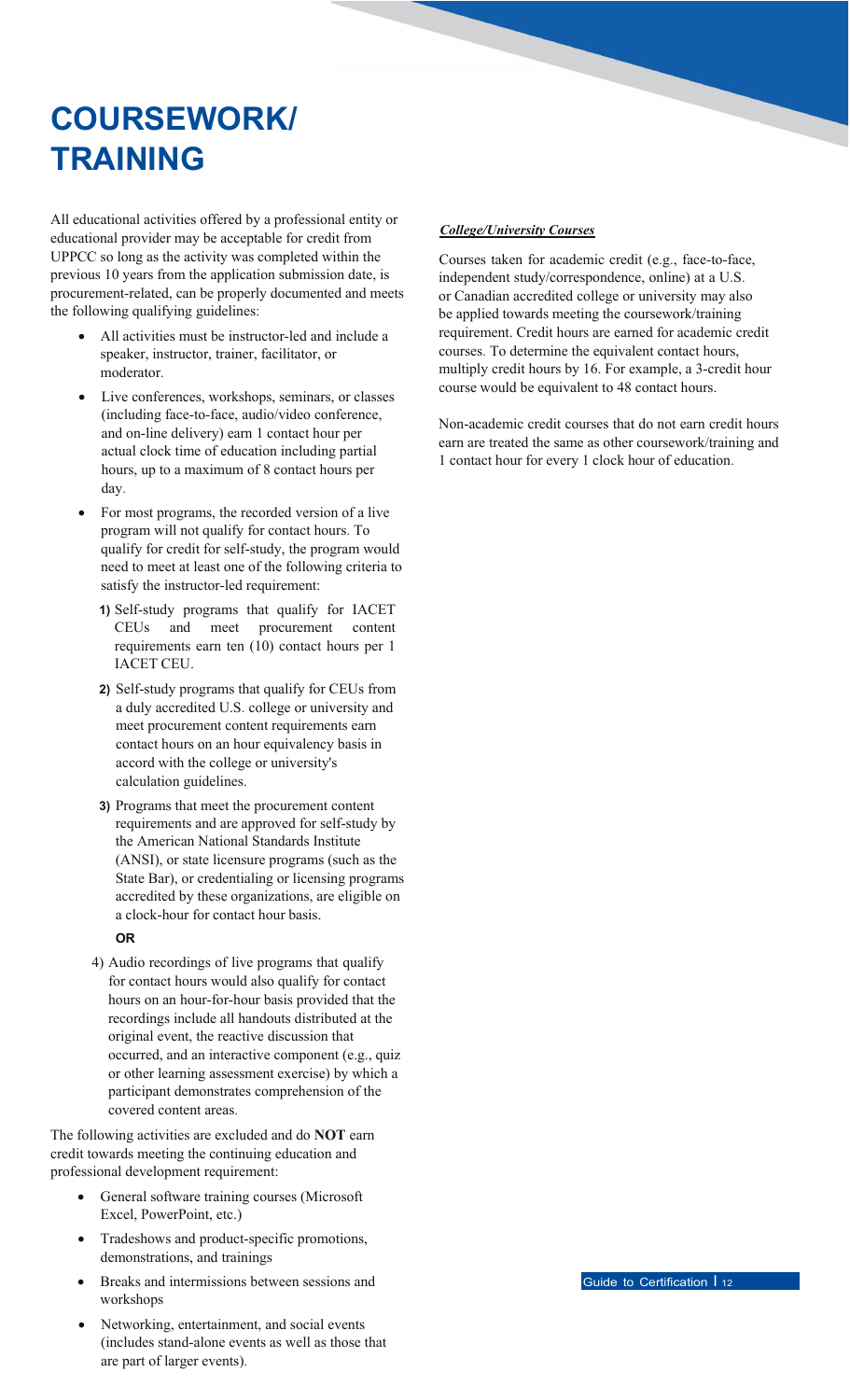## **APPLYING FOR CERTIFICATION**

### **EXAM APPLICATION DEADLINES & EXAM WINDOWS**

The UPPCC offers two (2) examination opportunities for candidates on an annual basis. Examinations are delivered daily, Monday thru Saturday at a time and location scheduled by the candidate within the defined exam window.

<span id="page-12-0"></span>Fall examinations are administered during the last two full weeks in October. Spring examinations are administered during the first two full weeks in May. Advanced application is required in order to establish eligibility for each potential candidate.

Exam window dates and associated application deadlines dates are posted a year in advance and are posted on the UPPCC website.

### **CREATE A CERTIFICATION APPLICATION**

Login to your MyUPPCC account and select the certification you wish to pursue by selecting the appropriate application under "My Certification Applications" from the MyUPPCC Account Menu. Click on the "Create New Application" button and navigate to the Instructions tab located in the navigation menu to the left of the application. *Carefully read all instructions located at the top of each section of the application*. **Applications remain pending for submission one (1) year from the date the application is created. After one (1) year the application becomes invalid, and applicants must create a new application for submission.**

### **COMPLETING THE APPLICATION**

The application for certification may be completed online via the MyUPPCC self-service portal. Applicants who do not already have a MyUPPCC account will need to create one first and should refer to the "MyUPPCC" section page 4 of this Guide.

UPPCC has developed the Guide to Applying and Testing for Certification (Guide) to assist applicants with understanding eligibility requirements and the rules and procedures of the UPPCC certification programs. **It is the responsibility of the applicant to read this Guide carefully before applying and refer to it as often as needed or whenever there is a question**.

All applicants must have an approved application on file with the UPPCC for the desired certification in order to register for an examination.

An *approved* application is valid for a period of one (1) year from the date that the application is submitted for review and affords applicants two testing opportunities. An application submitted through the MyUPPCC Account can be accessed and viewed at any time by an applicant.

Due to the volume of applications submitted, the UPPCC does not perform pre-reviews of applications in a "pending" or "presubmit" status. If an applicant submits documentation to UPPCC staff by email, staff will not perform any prereview of the information provided. UPPCC is only able to verify the qualifications of the applicant based on the documentation provided by the applicant on his/her application.

Detailed information designed to assist applicants in determining qualifying experience and coursework/training is available in this Guide.

### **APPLYING FOR BOTH CPPO & CPPB**

A separate online application and fee is required for each UPPCC certification application; however, only one official college/university transcript is required.

### **LATE APPLICATIONS**

The UPPCC will accept late applications during a two-week period following the published application deadline. Applications that are submitted during this two-week period will include a late fee of \$50 USD with the application fee.

### **CANDIDATE CONFIDENTIALITY**

It is the policy of the UPPCC to maintain all applicant and candidate information in confidential files. Information submitted by applicants and candidates for UPPCC certification programs is viewed by UPPCC leadership and staff for the purpose of determining qualifications for initial certification and/ or recertification and for maintaining historical records.

All database records are permanently archived by the UPPCC. Active certificants may be contacted from time to time to participate in special UPPCC projects and other UPPCC volunteer opportunities.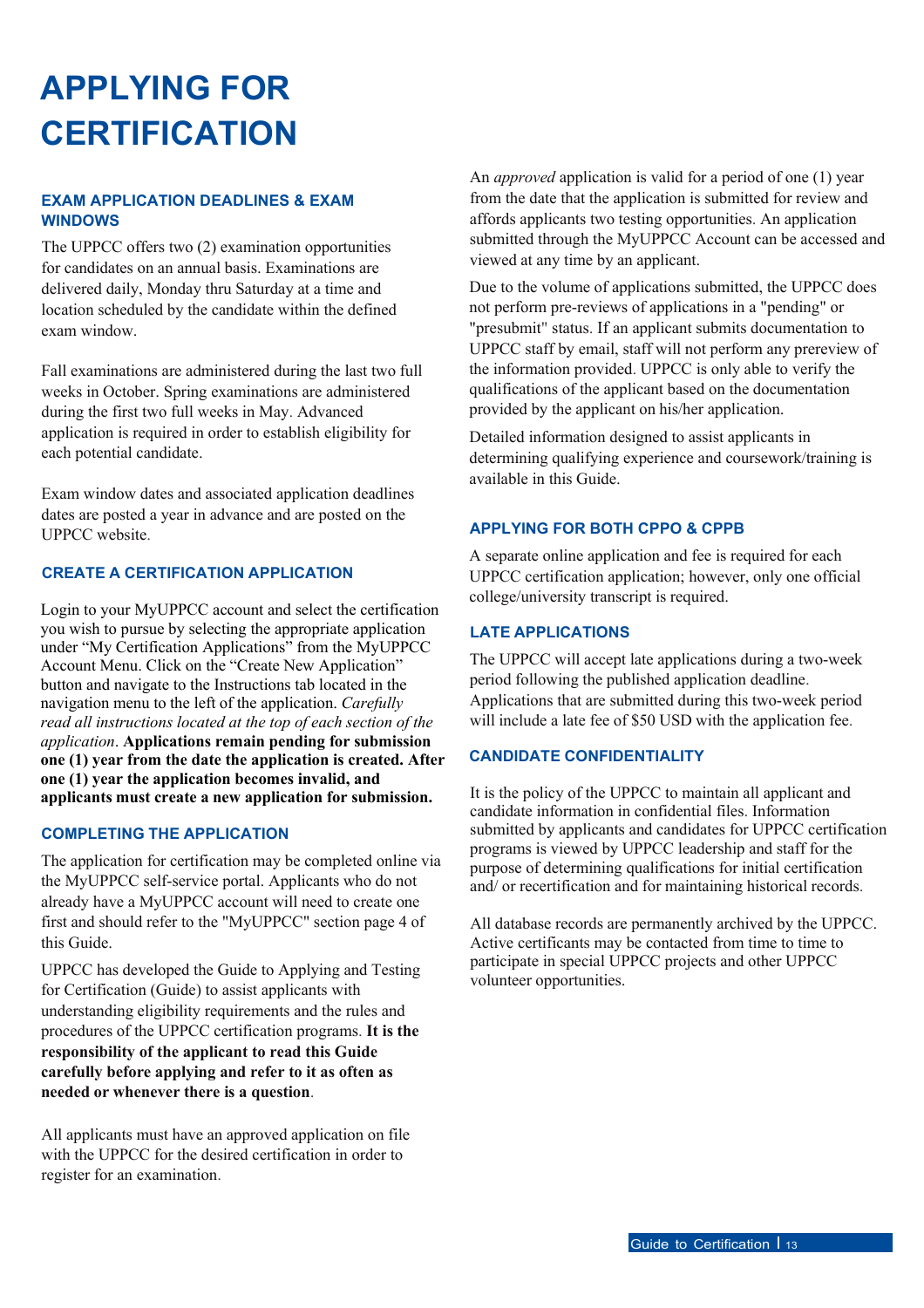The UPPCC does not sell applicant, candidate or certificant information to any third party; however, the UPPCC may opt to distribute information to current certificants on behalf of a third party. Such distributions would be limited to those that are deemed by the UPPCC to be potentially beneficial to the certificant.

The UPPCC strictly prohibits the release of any information regarding the status of an applicant or candidate enrolled in a UPPCC certification program unless the applicant explicitly grants permission to the UPPCC to release information to other individuals by completing the "Confidentiality Release" located in the Applicant Confidentiality section of the online application. Once certification is conferred, however; the status of the individual's certification is available as a public record. Public information is limited to the certificant name, award date, expiration date and certificate number, city, state and country of the certified individual.

#### **NON-DISCRIMINATION POLICY**

The UPPCC does not discriminate against any person on the basis of gender, race, creed, age, sexual orientation, national origin, religion, or disability.

### **UPPCC CODE OF ETHICS & PROFESSIONAL CONDUCT**

All applicants and certified professionals are required to subscribe to and be bound by the UPPCC Code of Ethics & Professional Conduct. The full UPPCC Code of Ethics policy is provided in the Applicant Affirmation section of the application and is included in this Guide in Appendix A. The policy should be reviewed and fully understood by the applicant applying for certification.

All applicants are required to uphold and abide by the UPPCC Code of Ethics & Professional Conduct, and furthermore agree to accept the consequences of any willful violations of the Code. Through the affirmation statement, the applicant also affirms that:

- the information provided in the application is accurate and truthful, he/she has read and understands the policies and procedures as outlined in the UPPCC Guide to Apply for Certification and Examination Guide in affect at the time of application, and that
- he/she has no felony convictions relating to the practice of public procurement.

Applicant affirmation is required to proceed with submitting an application. Applicants who do not provide affirmation will not be able to submit their application and will remain in a "pending" status.

#### **REQUIRED DOCUMENTATION**

Applicants are required to submit documentation as proof of meeting all eligibility requirements. This section of the Guide will describe what forms of documentation are acceptable and what forms are not.

All information and documentation must be provided to the UPPCC in English*.* If the documentation is not available in English, the applicant must provide a notarized translation into the English language at his/ her own expense to supplement the original. **Applications will remain in a "pending" status until all required documentation is uploaded to the appropriate section of the application.** Pending applications are valid one (1) year from the application submission date.

#### **Formal Education**

An official transcript from the college or university is required to document formal educational degrees, diplomas, certificates, and courses taken for academic credit.

The official transcript should be uploaded by the applicant into their online application. The transcript *must be* an official copy from the college/university.

All information and documentation submitted must be provided in English. **There are no exceptions to this rule**. If the documentation is not available in English, the applicant must upload a notarized translation into the English language at the applicant's own expense to supplement the original document(s).

It is not necessary for the applicant to submit transcript documentation for any other formal educational degrees earned beyond the minimum degree required for the sole purpose of satisfying the formal education requirement. Applicants are advised to place transcript orders with the appropriate institutions well in advance of the application submission deadline date due to the length of time it may take to receive an official transcript following a request.

For any formal education degrees that require a 3rd party educational equivalency review or notarized translation of educational documents, the original documents referenced in the equivalency report, or the notarized translation must be uploaded in the application.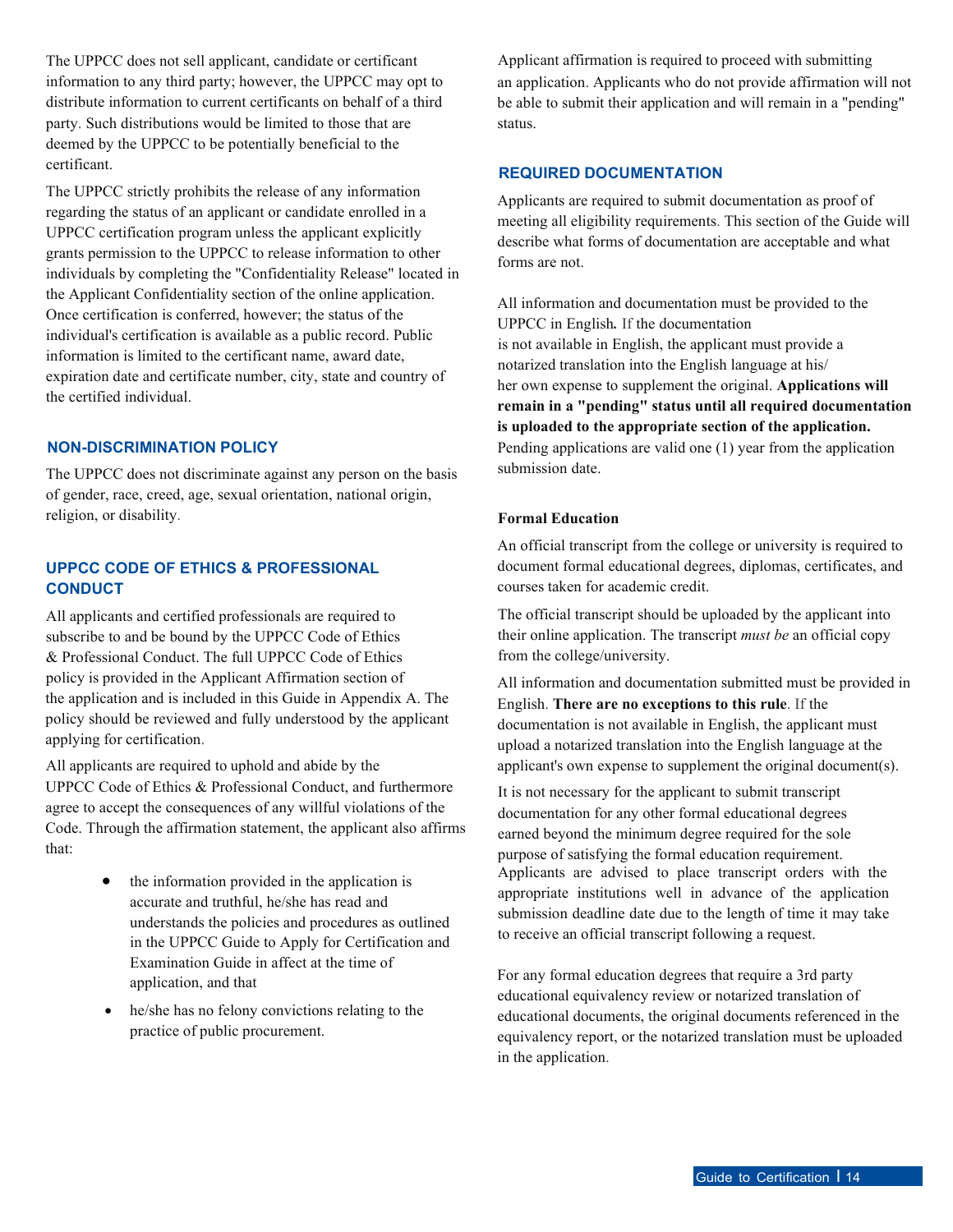### **PROCUREMENT EXPERIENCE**

Applicants must be able to document all employment experience by supplying an official position description for each position submitted. An Official Position Description includes a class title; a definition of the kind of work performed in that class; distinguishing characteristics of the class; illustrative duties; knowledge, skills and abilities required to perform the work; employment standards for incumbents of positions in that class; required licenses and certificates; and necessary special requirements (if any) which must be met.

The UPPCC requires an official position description, as described above, as a means of documenting experience and more importantly determining whether the applicant performs essential procurement and/or procurement management functions.

Positions submitted for consideration without acceptable documentation will not be considered. Position descriptions are used to set the "generic" description of the types of duties performed by positions in specific classes of employment, particularly in those cases where the official title of the position does not accurately reflect the work that is performed.

As the UPPCC does not make decisions on qualifying experience based on position title alone, experience cannot be considered without the benefit of additional information such as the position description, resume or CV. In some cases, an official position description is generic in its description of the position and does not provide a true descriptive representation of the incumbent's responsibilities or of the duties performed. In such cases, the UPPCC will accept a "working" position description developed by the employee's immediate supervisor and validated by an official in the Human Resources department to supplement the official description. A working position description will not be accepted as a substitution for the official position description but must be provided in addition to the official position description.

For experience at independent, not-for-profit colleges and universities, applicants must submit a determination document from a national regulatory agency recognizing its employer's not-for-profit status (e.g., Internal Revenue Service (IRS) Determination Letter).

#### **Applicant Tip**

The online application system allows for one (1) document upload for the official position description, a working position, and other supporting documentation. Multiple files for the official position, working position, or other documentation which needs to be uploaded, should be combined into one file prior to uploading them into the appropriate section on the application. Uploading subsequent files will replace previous file uploads. To view, edit or replace uploads, click on the edit button within the individual transaction.

#### **COURSEWORK AND TRAINING**

For the purposes of the online application for certification, UPPCC has separated Coursework/Training into two (2) separate application sections; Coursework/Training Prequalified and Coursework/Training-Not Prequalified.

All coursework/training will be considered applicable provided the coursework/training activity can be properly documented and that the activity meets established qualifying guidelines as outlined to qualify for credit (see page 12 of this Guide).

Acceptable forms of documentation for procurement coursework/training include: a transcript from the education provider which may include the applicant's employer for any internal training, certificates of attendance, participation, completion, etc. This documentation must be in the applicant's name and include: the title of the activity/ event, the date and location of the activity/ event, the name of the training/ education provider, and the duration of the activity (contact hours).

#### **Coursework/Training- Prequalified**

The Coursework/Training-Prequalified section of the online application links to coursework/training provided by NASPO (National Association of State Procurement Officials) and NIGP (The Institute for Public Procurement, Inc.) that has been reviewed and prequalified for contact hours.

Any prequalified activities should be added to Coursework/ Training-Prequalified section of the application so that those activities may be categorized as such and bypass the staff review process.

To add a prequalified activity to the application, click on Add under the Transactions heading. Select the type of activity, select the provider, select the activity from the drop-down list of prequalified activities, enter the date the activity was completed (courses must have been completed within 10 years from the application submission date), and upload appropriate documentation (e.g., certificate of completion, transcript, etc.). Although prequalified, an applicant is still required to upload documentation of attendance for each activity. Any activity listed and not accompanied by documentation of attendance will not be considered.

**If you completed an activity from NASPO or NIGP and do not see the activity on the drop-down list of prequalified activities, then list the activity instead under the Coursework/Training-Not Prequalified section**.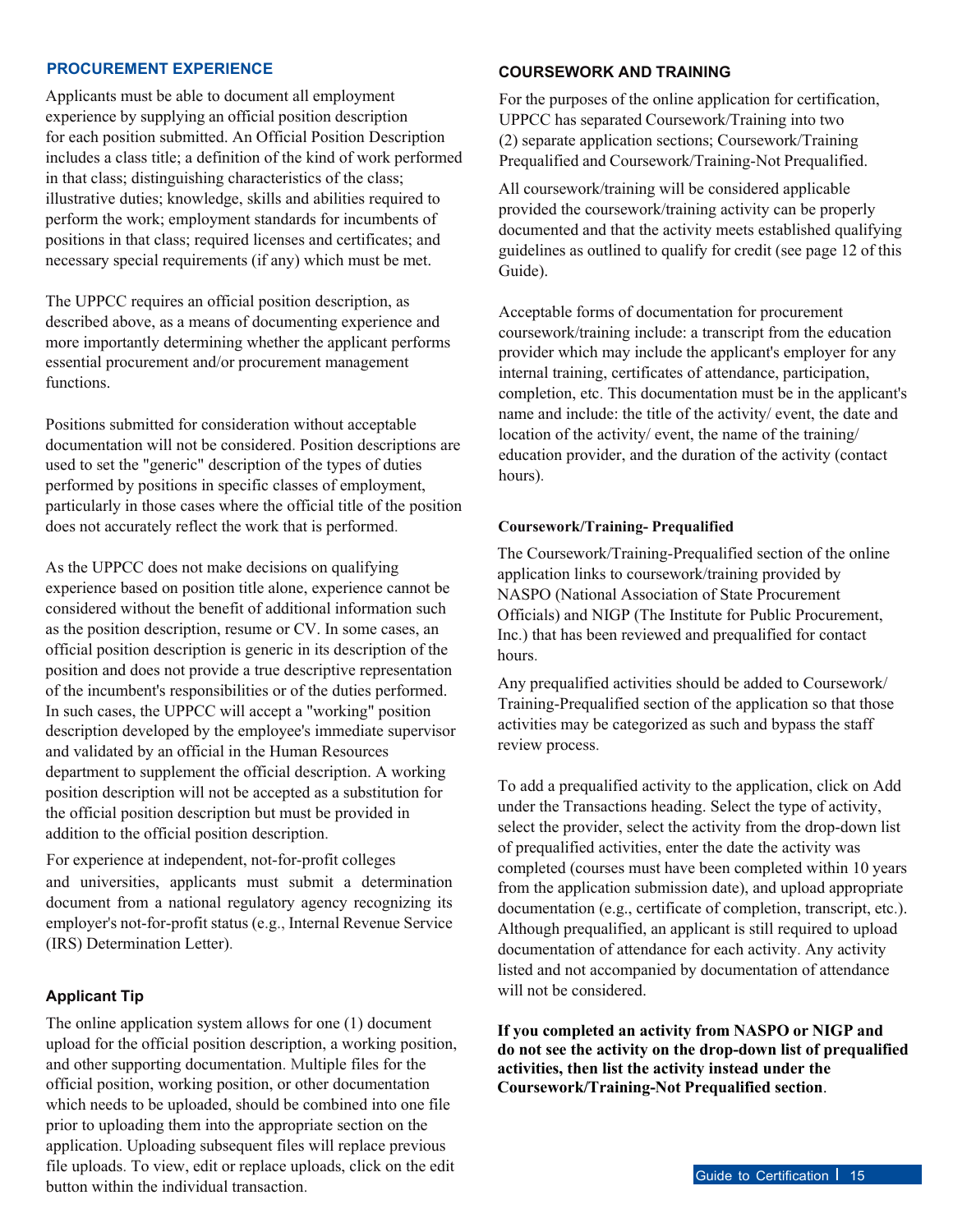### **Coursework/Training- Not Prequalified**

All other coursework/training requires staff review to determine if the activity meets established guidelines for credit and therefore must be added to the Coursework/Training-Not Prequalified section of the application. Courses must have been completed within 10 years from the application submission date.

#### **College/University Courses**

An official transcript from the college/university is required to document qualifying college/university courses taken for academic credit. These transcripts can be loaded into the MyUPPCC account application directly by the applicant.

### **Applicant Tip**

The online application system allows for one file upload per education activity listed. If the applicant has multiple files to upload, the applicant must combine all files into 1 single file prior to upload. Uploading subsequent files will replace previous file uploads. To view, edit or replace uploads, click on the edit button within the individual transaction.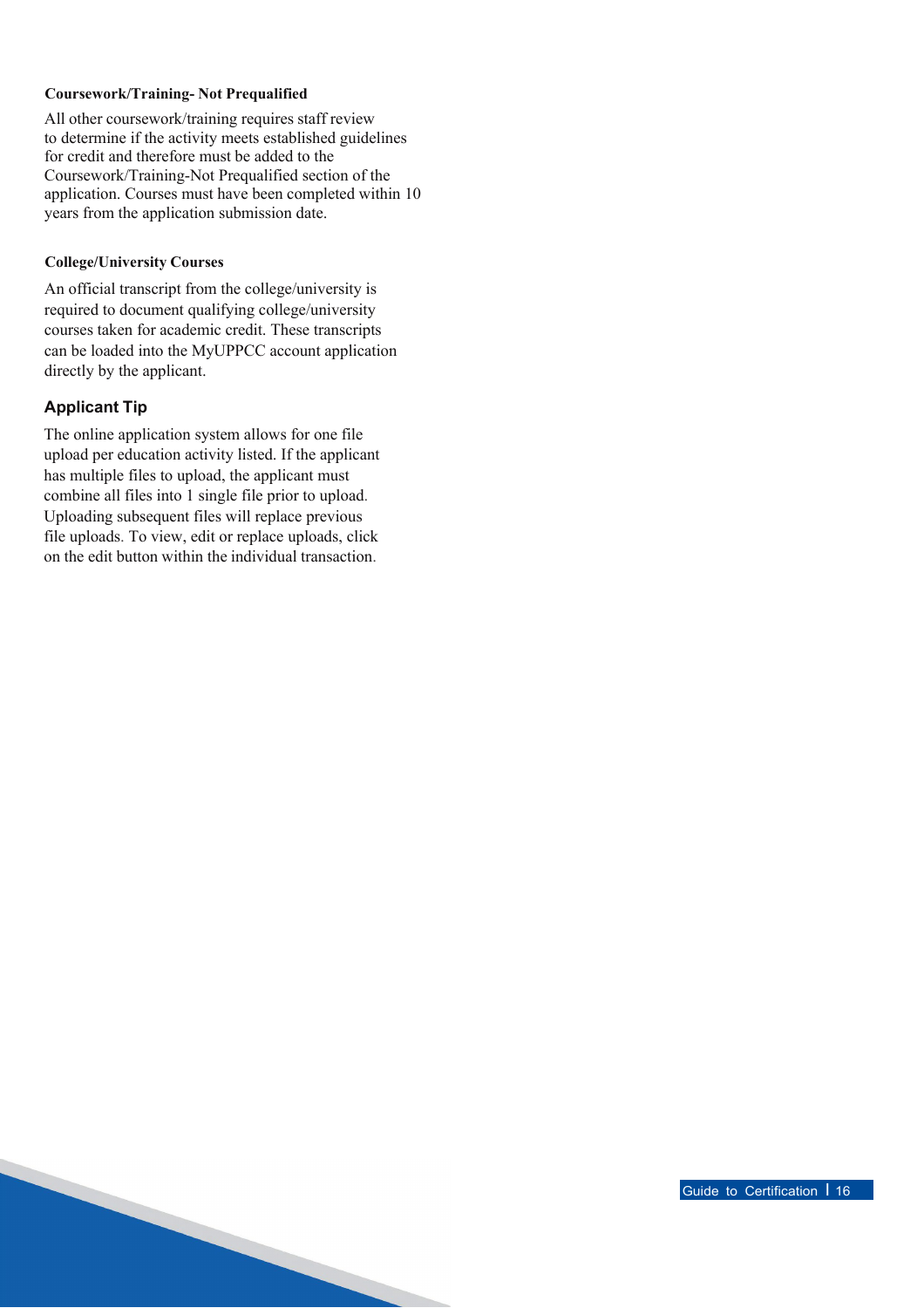### **CERTIFICATION FEES** & **REFUND POLICY**

All quoted fees for certification are in U.S. Dollars. An application fee is due at the time the application is submitted and covers the cost of the review. The application fee is nonrefundable regardless of the outcome of the review process and whether or not the candidate continues to the testing phase.

<span id="page-16-0"></span>An exam scheduling fee is due from all candidates for the examination only after his/her eligibly is determined. The exam scheduling fee must be paid prior to scheduling an examination appointment and covers one (1) examination opportunity per candidate per exam window. If re-testing is required and the candidate is still eligible to test in the following exam window, an additional exam scheduling fee will be required.

If candidate pays the exam scheduling fee, but fails to schedule a testing appointment, the fee will be refunded to the candidate less an 10% administrative fee following the close of the exam window via the original method of payment. If a candidate pays the exam scheduling fee and schedules a testing appointment, the Exam

Cancellation/Reschedule policy applies. Please consult the section on Exam Cancellation/ Reschedule Policy in this Guide.

|                                  | <b>Partner</b> | <b>Non-Partner</b> |
|----------------------------------|----------------|--------------------|
| <b>Application</b><br>Fee        | \$240          | \$365              |
| Exam<br><b>Scheduling</b><br>Fee | \$315          | \$315              |

### **Affiliations & Discounts**

UPPCC offers discounted rates for the application fee to applicants who hold a valid membership with strategic partners of UPPCC.

Applicants should follow the instructions provided in the section of the application titled Affiliations & Discounts to verify their membership qualifies for the discounted UPPCC partner rate. Documentation must be provided as proof of active membership with a UPPCC Partner organization. Documentation can be a screen shot of your membership ID number and status from the partner organization's website.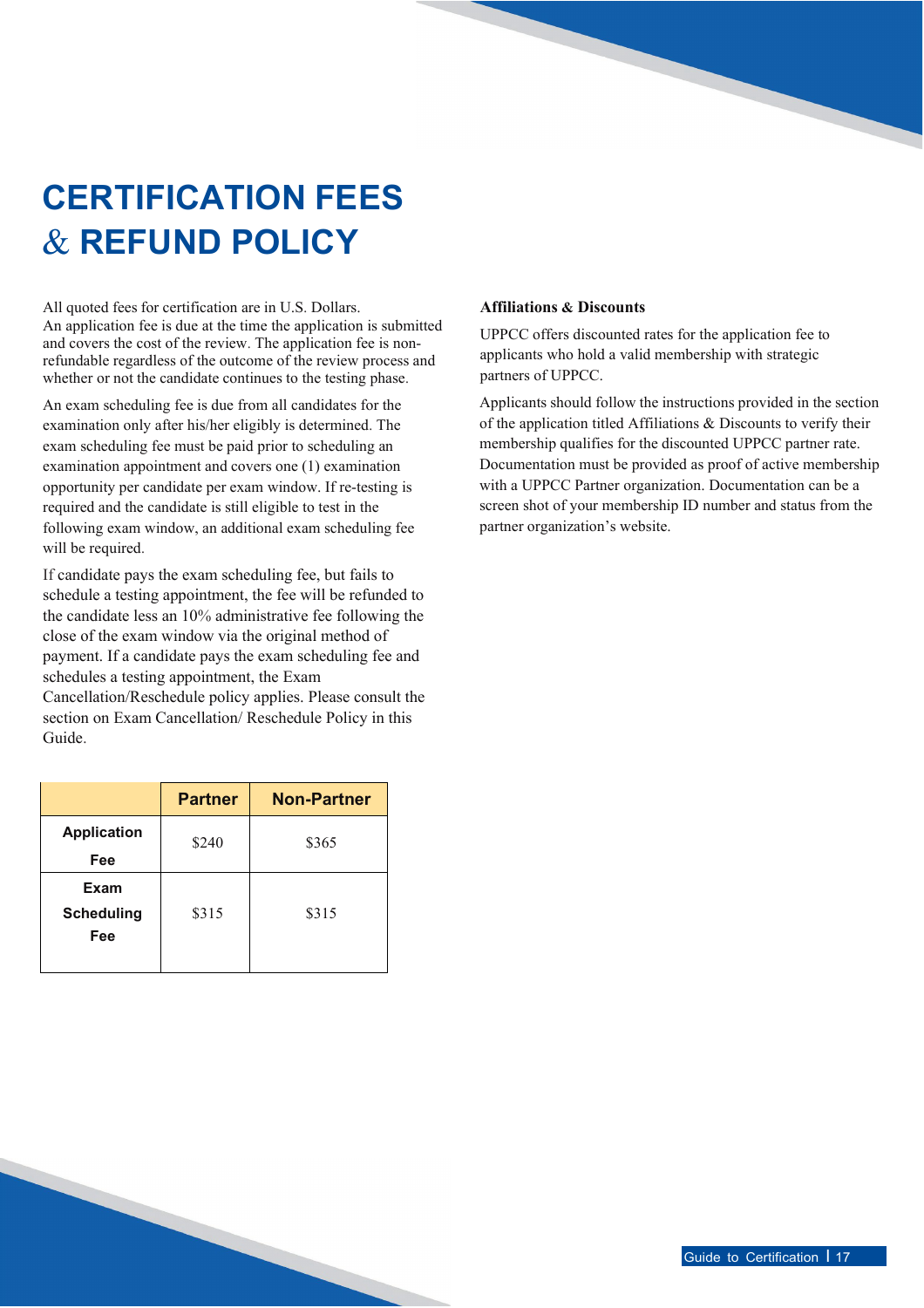### **SUBMITTING THE APPLICATION**

It is the applicant's responsibility to ensure that all the requested information and supporting documentation are uploaded to their online application and that the application is submitted before the application submission deadline.

<span id="page-17-0"></span>UPPCC preferred method of payment is via credit card or ACH; however, applicants who prefer to pay by check or Purchase Order (PO) may select the appropriate payment option at checkout.

To pay by check, print the invoice and make the check payable to UPPCC and mail to:

> **Universal Public Procurement Certification Council (UPPCC) PO Box 672 Lexington, KY 40588-0672 USA**

### **Applicant Tip:**

The applicant's name that is submitted on the application must match **EXACTLY** as shown on the applicant's valid, government issued ID which will be used at check-in with Prometric (the official UPPCC testing agency) on the examination day. Applicants should verify that their name is spelled correctly *prior to submitting their application with payment to UPPCC staff for review.*

### **THE APPLICATION REVIEW PROCESS**

**The evaluation process begins once an application is submitted, and payment has been made in full**. An applicant can track the status of their application review at any time from the applicant's MyUPPCC Account by navigating back to the certification application that was submitted. Below are the various statuses of an application and additional details about each status:

- <span id="page-17-1"></span>• **Pending** - an application has been created but not submitted
- **Awaiting Payment**  an application has been submitted but payment has not yet been received
- **Staff Review**  an application has been submitted with payment and is under staff review
- **Additional Information Needed**  staff has reviewed the application submission, but requires additional information (clarification, documentation etc.) from the applicant
- **Exam Qualified**  the application has been approved, applicant is now a candidate for the exam, exam scheduling payment has not been made
- **Accommodation Review**  the applicant has requested special accommodations for testing that are being reviewed and processed internally
- **Exam Eligible**  the candidate has paid all fees and can proceed to scheduling his/her testing appointment with Prometric
- **Certified OR Exam Failed**  testing results have been received
- **Invalid** an application is no longer valid
- **Expired** an application has reached the end of the one (1) year timeframe and is now expired and no longer valid

Application status can always be viewed through the applicant's MyUPPCC account by selecting "Message History" from the account menu.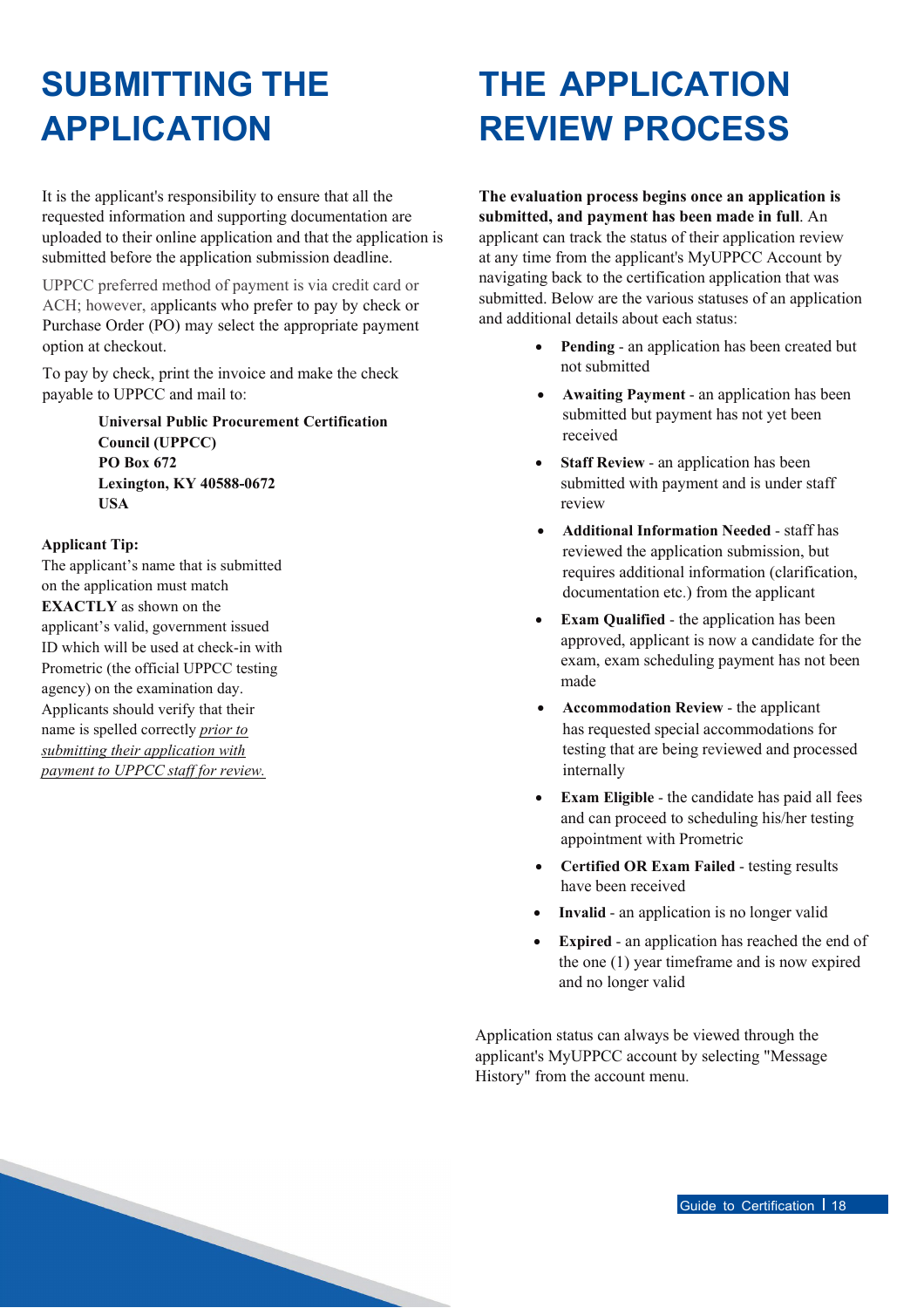When an application moves to the Exam Qualified status, the applicant is considered a candidate for the exam. An email notification is sent to all Exam Qualified candidates providing information on the next steps which is to request any special accommodations needed for testing. *Applicants must submit payment for the examination scheduling fee*.

Once the examination scheduling fee payment is made, the application moves to a status of Exam Eligible or Accommodation Review depending on whether or not the candidate requested special accommodations for testing. An Accommodation Review application status would move to Exam Eligible once the request for accommodations is reviewed and approved.

Candidates with applications in a status of Exam Eligible are sent an Authorization To Test (ATT) email notification which contains specific instructions regarding how to schedule an individual testing appointment directly with Prometric. The ATT email notification can also be viewed through the candidate's MyUPPCC Account by selecting "Message History" from the account menu.

Candidates will have the ability to schedule a testing appointment within the upcoming exam window only.

### **Eligibility Denials**

Applications that cannot be approved and moved to Exam Qualified will remain in an open review state until the application expires. **All applications are valid for up to one (1) year from the date the application was submitted with payment**. Applications may move between statuses of Staff Review and Additional Information Needed, which allows additional information needed to be submitted so that the application may reach an Exam Qualified status before the application expires. If the last exam window within the one (1) year application period has passed prior to receiving an approval decision, it may be necessary for an applicant to submit a new application for eligibility.

### **Application Appeals**

All applicants have a right to appeal an adverse action decision made on his or her application.

The first line of appeal is to the UPPCC Executive Director. Letters of Appeal must be received in writing within 14 calendar days of the application moving to a status of Needs More Information. Email notifications are sent to applicants notifying them of the status change. The communication can also be viewed through the applicant's MyUPPCC account menu under "Message History:'

For further information on this topic, please refer to the section entitled, "Appeals Process - Applicants, Candidates and Certificants:' in this Guide.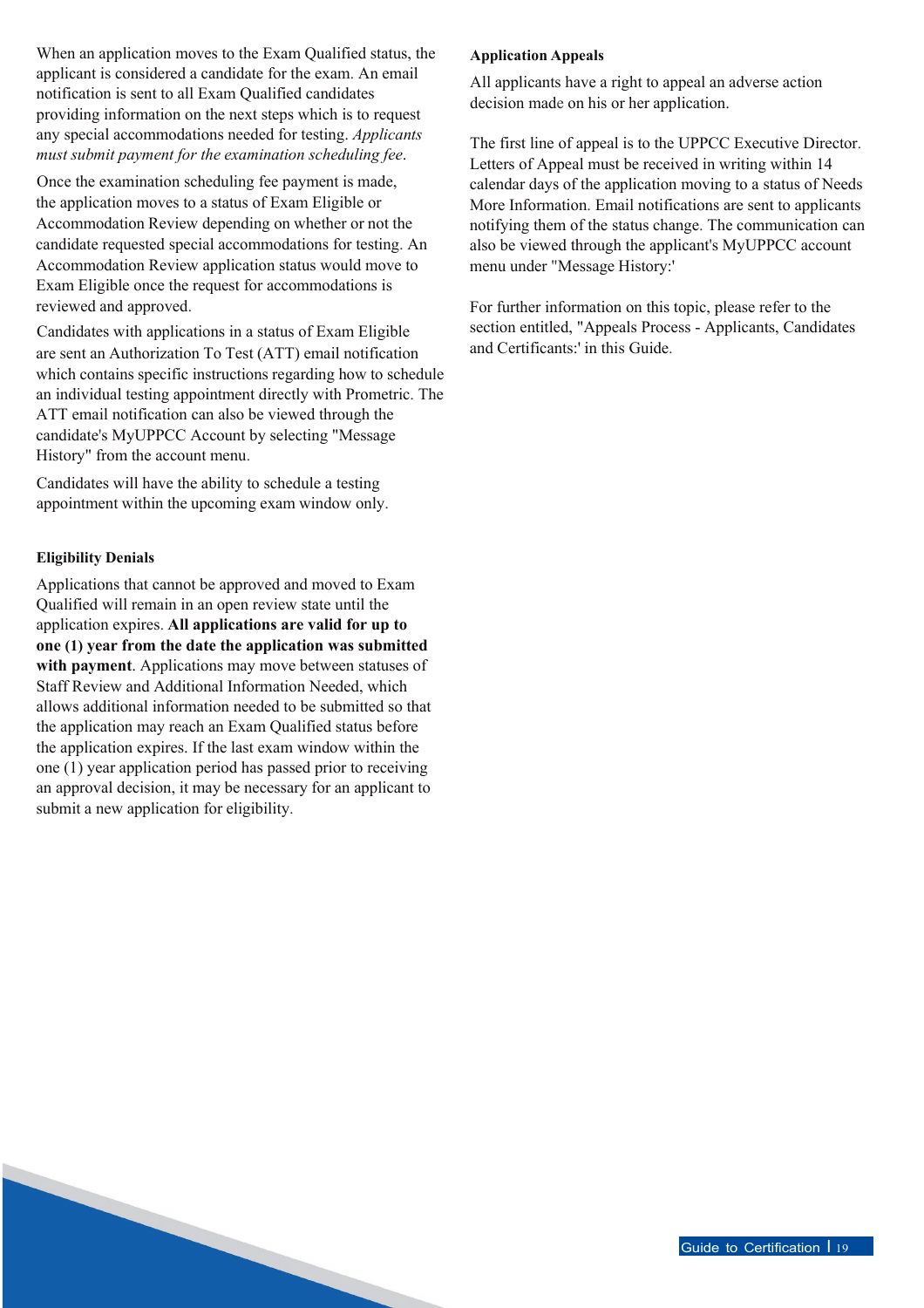### **EXAM SCHEDULING**

The UPPCC notifies all applicants of the outcome of the application review process via the **preferred email address on file** with the UPPCC usually within 1- 2 weeks of submitting a competed application. Many times, there is active communication between the applicant and the certification staff during this time to make sure applications are complete and accurate.

<span id="page-19-0"></span>If an applicant is approved, they become a candidate for testing. The email notification sent to approved candidates will provide information on the next steps with paying the examination scheduling fee. Please be sure to add the UPPCC email address to your 'safe senders' list: **[certification@uppcc.org.](mailto:certification@uppcc.org)**

Once the examination scheduling fee payment is made, candidates are sent an Authorization To Test (ATT) email notification to the preferred email address on file which contains specific instructions regarding how to schedule an individual testing appointment directly with Prometric. The ATT also contains the Eligibility ID Number. This is the number a candidate needs to schedule an exam with Prometric. The ATT email notification can also be viewed through the candidate's MyUPPCC account under "Message History'

**Upon receipt of the ATT email, the candidate must verify that the name printed on the ATT email matches the name EXACTLY as it appears on the current photo identification that the candidate will present at the testing center at check-in. Candidates must have a valid governmentissued photo identification to the test center administrator for check-in on the day of the exam.**

The name on the valid identification must match the name used when the candidate registered and scheduled an appointment. The testing center staff or Prometric remote proctor is instructed to **DENY** exam access when identity cannot be verified. This is no different than ensuring your name **EXACTLY** matches your government ID when booking plane tickets or you'll be denied at the airport.

If you discover that your registered name printed on the ATT email does not match your identification, you must contact the UPPCC *immediately* to have the mismatch resolved prior to scheduling an appointment.

**Individuals are permitted one (1) scheduled appointment within the current exam window only**. Candidates will not receive an ATT email or be able to schedule an appointment for testing until the examination scheduling fee is paid.

All testing is computer-based and is administered through a network of professional testing centers located around the globe and through remote testing with virtual proctors. The UPPCC has contracted with testing vendor, Prometric, for scheduling, administration and scoring of certification exams. Candidates may schedule examination appointments directly with Prometric using the information provided in the Authorization To Test (ATT) email.

Appointments must be scheduled directly with Prometric by the published registration deadline within the upcoming exam window only. Scheduling is available via the web or by phone with a Prometric registration agent. As the UPPCC shares the Prometric professional testing network with many other testing programs, it is advisable for candidates to register early, preferably as soon as the candidate receives the ATT email. **Early registration allows candidates the widest selection of testing centers, dates and times.**

Upon completion of the exam scheduling process with Prometric, the candidate will receive an email confirming the exam and specific instructions directly from Prometric.

### **Special Exam Day Accommodation Requests**

The UPPCC and its testing agency, Prometric, comply with the provisions of the Americans with Disabilities Act (ADA) (42 USCG section 12101, et. seq.) and with Title VII of the Civil Rights ACT, as amended (42 U.S.C. 2000e, et. seq). UPPCC uses the guidelines in these documents to address similar requests made by candidates outside the United States.

A person who has a physical or cognitive impairment or limitation that prevents him or her from taking the exam under standard testing conditions may request special accommodations. The types of accommodations that might be available include providing a person to read the questions and/or mark the answer sheet, extending the testing time, or providing a separate testing room. Special accommodation requests must be submitted on the exam application prior to submitting the application and paying the examination scheduling fee to UPPCC.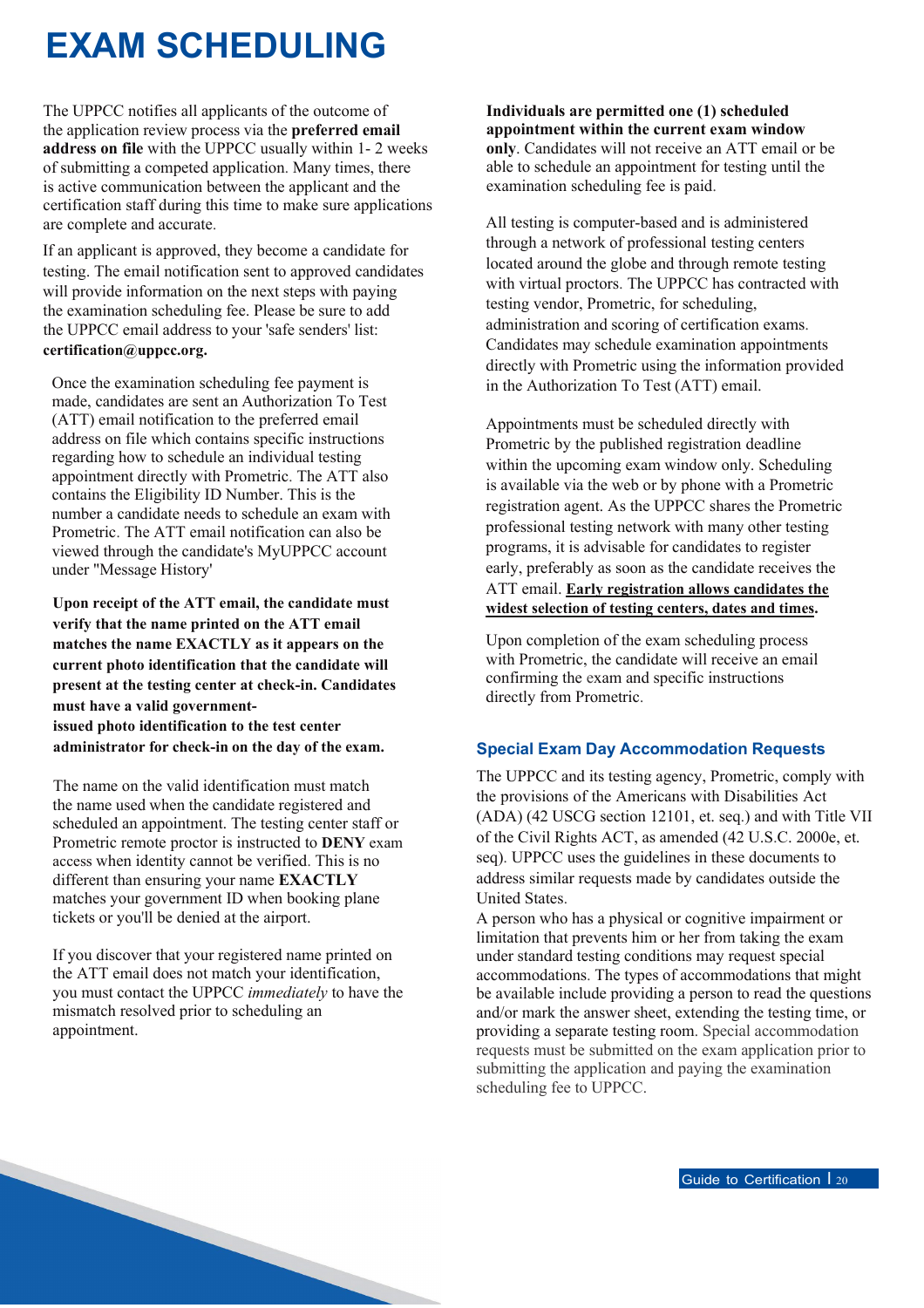### **Special Exam Day Accommodation Requests**

The UPPCC and its testing agency, Prometric, comply with the provisions of the Americans with Disabilities Act (ADA) (42 USCG section 12101, et. seq.) and with Title VII of the Civil Rights ACT, as amended (42 U.S.C. 2000e, et. seq). UPPCC uses the guidelines in these documents to address similar requests made by candidates outside the United States.

A person who has a physical or cognitive impairment or limitation that prevents him or her from taking the exam under standard testing conditions may request special accommodations. The types of accommodations that might be available include providing a person to read the questions and/or mark the answer sheet, extending the testing time, or providing a separate testing room. Special accommodation requests must be submitted on the exam application prior to submitting the application and paying the examination scheduling fee to UPPCC.

Testing accommodations approved by UPPCC will be transmitted to Prometric along with the candidate's testing authorization. Testing accommodation requests must include a separate letter describing each of the following:

> Candidate's disability or special need Adaptations the candidate is requesting Documentation from a physician or other appropriate diagnostic authority (e.g., psychologist, vocational specialist) regarding the disability and special needs

The documentation will need to be uploaded in the Special Exam Day Accommodations section.

UPPCC will make every effort to accommodate special needs unless fulfilling them might alter the exam or results or cause an undue burden on the testing center. There is no additional charge for testing accommodations.

#### **English as a Second Language**

UPPCC certification exams are offered in English only. Candidates whose primary language is not English may request additional 30 minutes in which to take the exam. To help UPPCC evaluate a request for extra testing time, the candidate must submit documentation that proves English is his or her second language (e.g., proof of citizenship, passport). Requests and supporting documentation must be submitted to UPPCC before paying the exam fee.

A candidate who does not require special exam day accommodation is required to select "No" under the question, ''Are you requesting Exam Day Accommodations."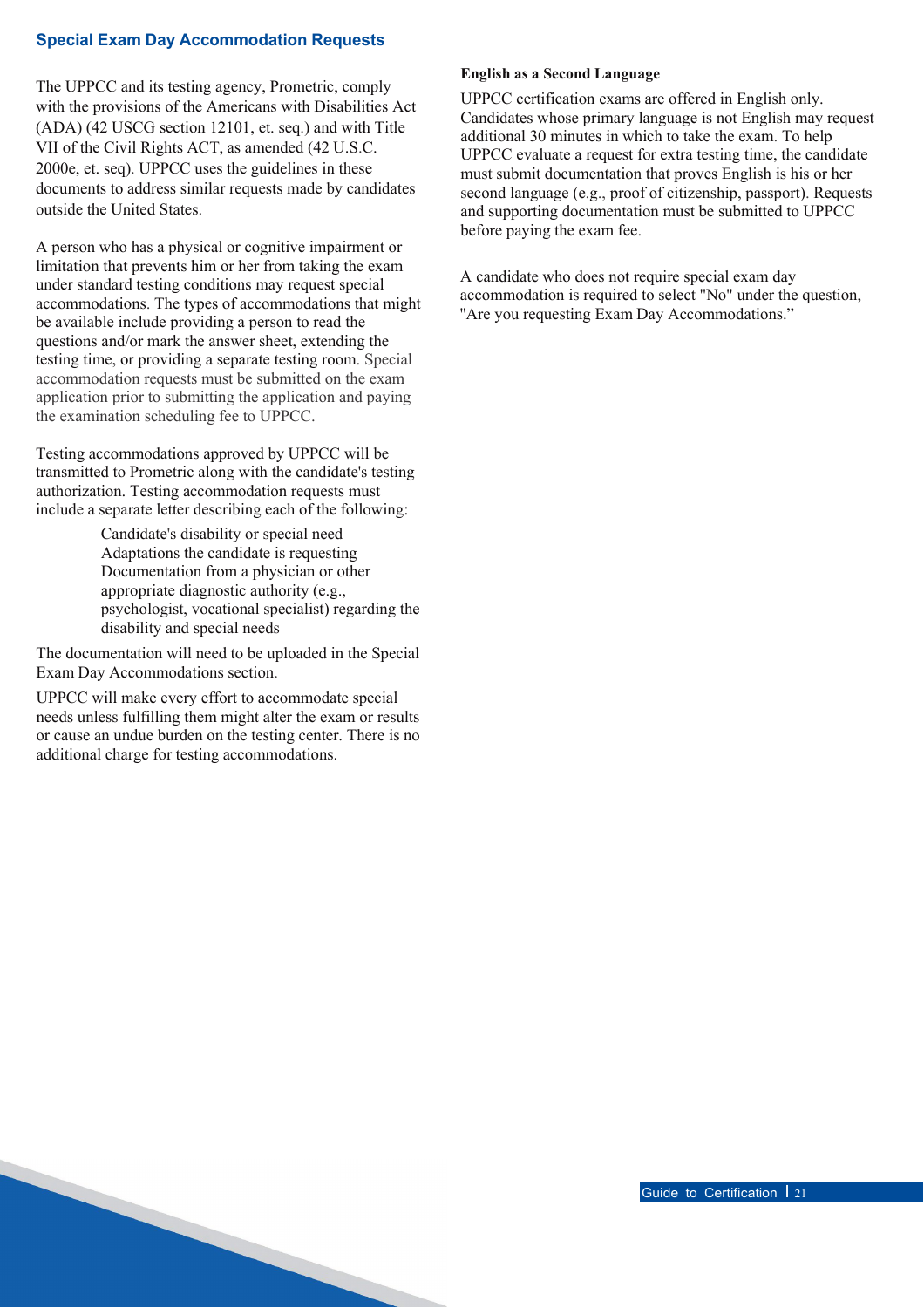### **APPLICATION ELIGIBILITY**

Approved applications on file with UPPCC allow candidates two testing opportunities. **Approved candidates must successfully complete the testing requirement for UPPCC certification within one (1) year from the date the application was submitted with payment for UPPCC staff review.**

<span id="page-21-0"></span>Applicants who are eligible to take an exam are permitted one (1) exam testing opportunity per exam window. If an applicant does not receive approval for the upcoming exam window **OR** a candidate does not test **OR** is unsuccessful during the first exam window and is *still within their oneyear eligibility period*, then the applicant/ candidate may be considered eligible to test during the following exam window.

Once an application expires, it and all supplemental documentation is no longer valid. If testing is not completed within the one (1) year timeframe, the applicant must apply anew for additional eligibility and submit all required documentation and fees.

Staff will notify candidates who have testing opportunities remaining and advise them of next steps. Approved candidates with eligibility left will register through the "Continuing Exam Candidates" menu and select the appropriate application and click on "Create New Application".

From there, the candidate will complete minimal information such as Special Exam Day Accommodations etc. before proceeding to pay the examination scheduling fee of \$315.

Once the examination scheduling fee payment is made, candidates are sent an Authorization To Test (ATT) email notification to the preferred email address on file which contains specific instructions regarding how to schedule an individual testing appointment directly with Prometric. The ATT email notification can also be viewed through the candidate's MyUPPCC account under "Message History:'

Guide to Certification I 22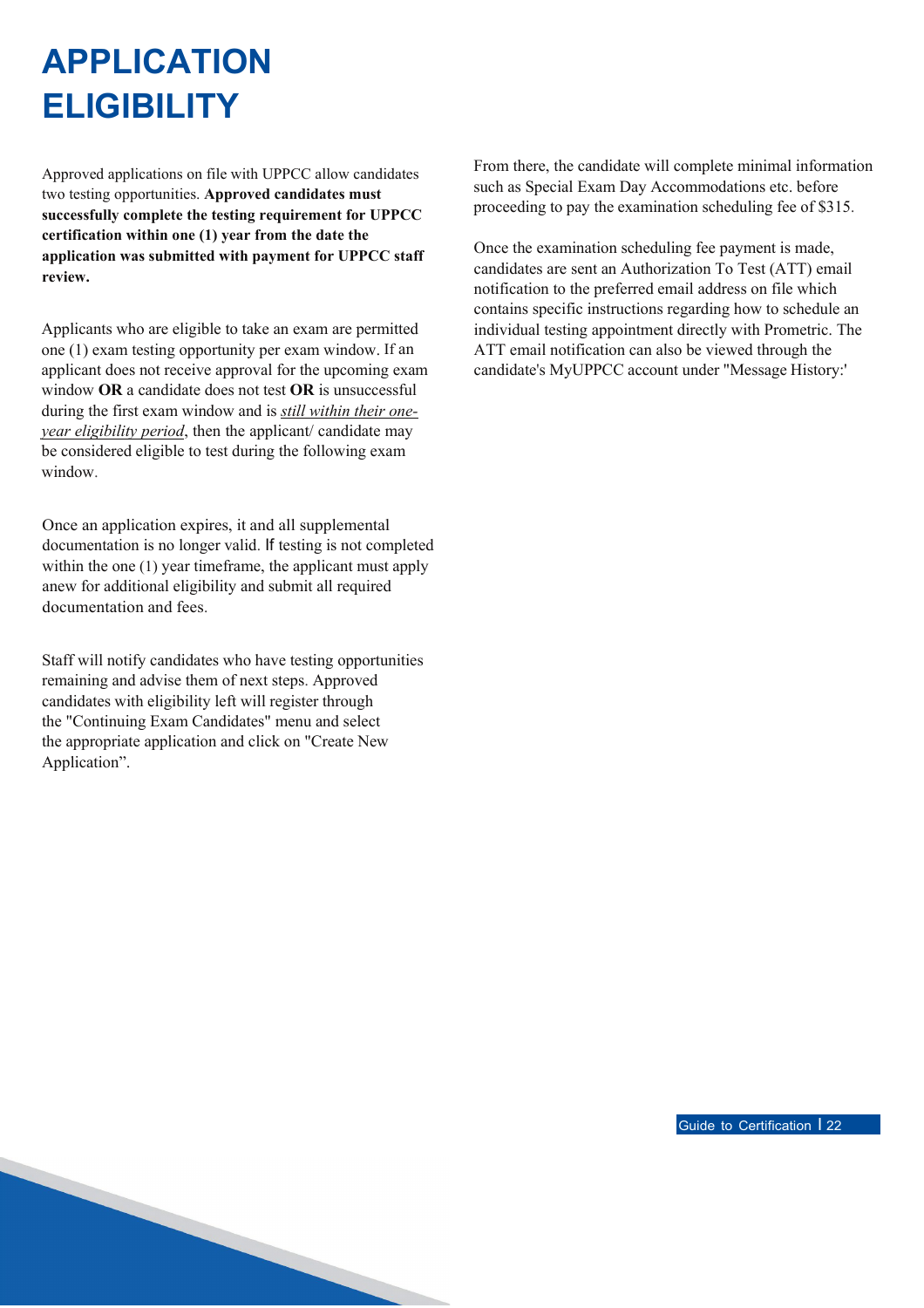### **PREPARING FOR THE EXAM**

### **The Examination**

There is only one (1) examination required for each certification. The UPPCC examinations consist of 175 multiple-choice questions, 160 scored (operational) questions and 15 unscored (pre-test) questions covering the six (6) domain areas identified in the UPPCC Body of Knowledge & Competency (BoK-C). Each test question presents the candidate with four (4) options of which only one option is correct.

<span id="page-22-0"></span>Candidates are permitted a total of 4 hours in which to complete the 175-question examination. The 4-hour timed portion of the examination (which includes breaks) is preceded by a navigational tutorial and followed by a postexamination satisfaction survey which includes an opportunity to comment on the examination itself or any individual test questions. Both the tutorial and the survey are optional and can take up to fifteen (15) minutes to complete.

Time taken to complete the tutorial, and/or the survey do not factor into the 4-hour testing time permitted. Candidates who do not finish the exam in the allotted 4 hours will not be given a refund.

Candidates should keep in mind that the certification examinations are based on a broad body of knowledge and competency in the field of public procurement, representing a variety of positions within the profession. Candidates may be experts in their specific job role but should consider all other positions that are included in the profession when preparing for testing.

Candidates should approach the certification exams and respond to questions based on generally accepted best practices as addressed in the textbooks from the authoritative literature listing and NOT respond to questions based on "how things are done" at his/her current government entity, which may or may not be a generally accepted best practice.

As the BoK-C serves as the outline for the content of the certification exams, the BoK-C also serves as an excellent guidance document for choosing appropriate education and exam preparation activities. The first step in any preparation process is to first review the current BoK-C and assess personal areas of strength and weakness.

CPPB exam questions are designed to test candidates on the BoK-C as it relates to the role of a buyer.

Conversely, the CPPO questions are designed to test candidates on the BoK-C as it relates to the role of a procurement manager and/ or supervisor.

The exams consist primarily of situational, processoriented questions, but also include some definitional questions. Situational questions require a candidate to be able to apply his/her knowledge of topics found in the BoK-C to responding appropriately to real world situations and problems, while recall questions simply ask a candidate to recall a simple fact or piece of knowledge such as a definition.

### **Pre-Test Questions**

Pre-test questions allow the UPPCC to collect valuable performance statistics on test questions before they become operational (scored) questions on an examination. Pretest questions are not labeled as such, are randomly placed throughout the exam, and do not factor into a candidate's score. Operational (scored) questions must meet the content and composition specified in the BoK-C for the specific certification; CPPO or CPPB. Pre-test questions do not follow a pre- determined outline and can cover any topic in the BoK-C. Pre-testing is a common practice among professional certification programs.

### **Examination Development**

Individual exam questions are developed by UPPCC certified members of the profession. These individuals are members of the UPPCC Item Writing Committee. Item Writing Committee members receive professional training on how to construct quality test questions for the certification exams.

The test questions that are generated are reviewed by a second group of professionals. The members of this second group, the Item Review Committee, receive professional training on how to review test questions. Only questions approved by the Item Review Committee are eligible for selection for an actual examination. The members of the Board of Examiners (BOE) develop the examinations from a bank of approved questions.

The BOE together with testing professionals at Prometric build each examination form by selecting the appropriate number of test questions from each of the six (6) content areas as prescribed in the BoK-C. The BoK-C serves as an outline for individuals involved in all stages of exam development. New forms of the exams are developed for each exam window so that the tested content remains current and relevant.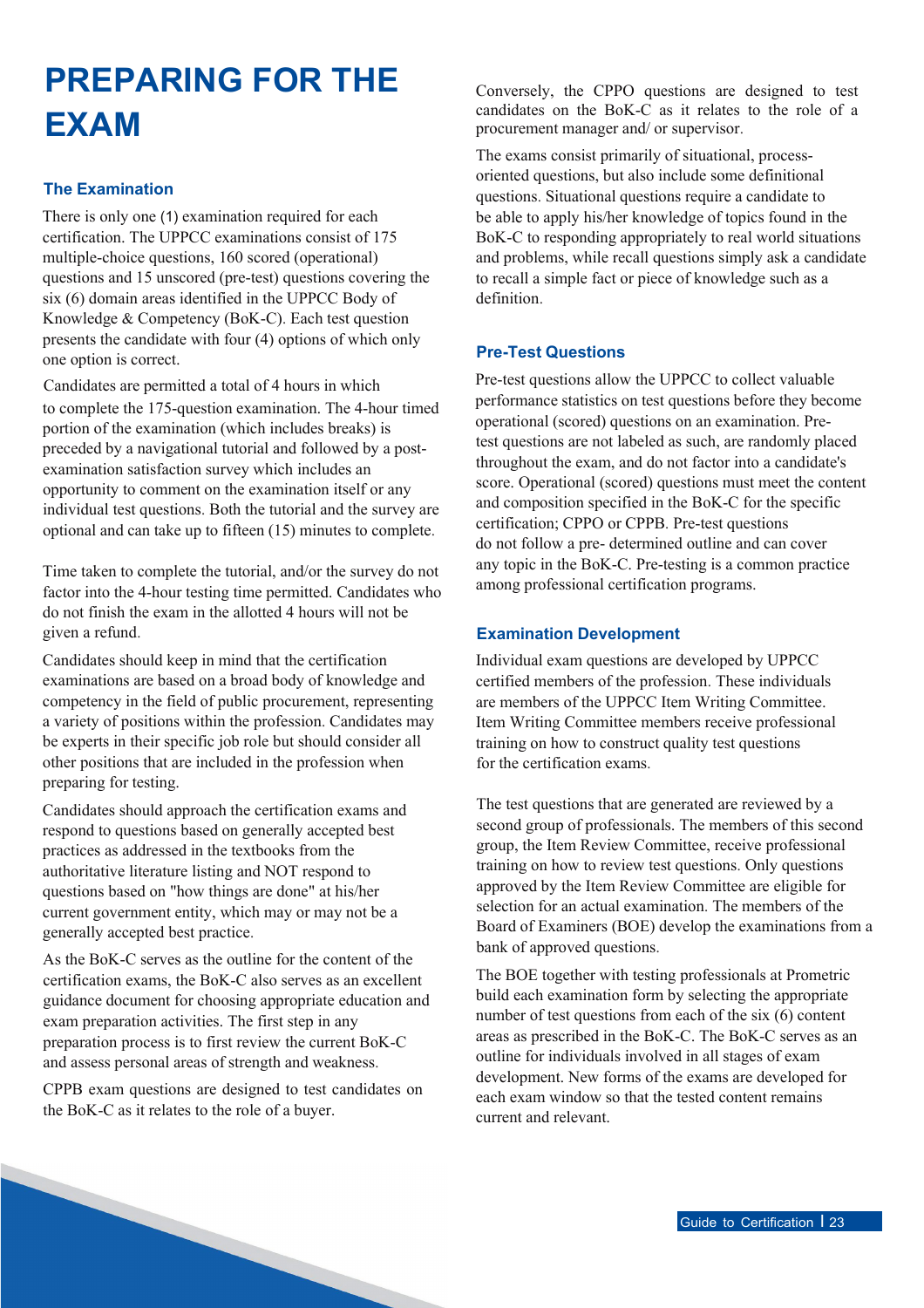### **SUGGESTED STUDY RESOURCES/ AUTHORITATIVE LITERATURE**

<span id="page-23-0"></span>There is not any course or education required to take the exam or to prepare for the exam. There is authoritative literature which addresses public procurement knowledge topics from the UP PCC Body of Knowledge & Competency (BoK-C) for the CPPO and CPPB.

The Universal Public Procurement Certification Council (UPPCC) suggests the following textbooks as resources for candidates preparing for the either the CPPO or the CPPB certification examination.

- State & Local Government Procurement: A Practical Guide - Third Edition, NASPO
- Developing and Managing RFPs in the Public Sector Khi V. Thai, Ph.D., NIGP
- Legal Aspects of Public Procurement, Third Edition 2020 - Kirk W. Buffington, CPPO, C.P.M. & Michael Flynn, Esq., Richard Pennington, CPPO, NIGP
- Leading Procurement Strategy, 2<sup>nd</sup> Edition, 2014 -Carlos Mena, Remko Hoek, Martin Christopher, CIPS
- Contract Management Body of Knowledge® (CMBOK®) 6th Edition, 2019 (Leadership Competency Only)
- The Practical Guide to Software Licensing and Cloud Computing,  $7<sup>th</sup>$  Edition Paperback – January 1, 2020 by H Ward Classen, ABA
- Contracting for Construction Services, Wendell C. Lawther, Ph.D., and John O. Adler, CPPO, 2008, NIGP
- Warehousing & Inventory Control, Jerry Gianakis, Ph.D., and Darin Matthews, CPPO, C.P.M., 2008, NIGP
- Alternative Dispute Resolutions, Lawrence Martin, Ph.D., and John Miller, CPPO, 2005, NIGP

The CPPO and CPPB certification programs are governed by the Universal Public Procurement Certification Council (UPPCC), an independent certifying body.

The staff and volunteers of the UPPCC do not participate in the development of any preparatory resource or course, and no specific preparatory resource or course is endorsed by the UPPCC.

UPPCC does not require or endorse any particular educational product or provider, nor does taking any prep courses guarantee successful performance on the actual examination.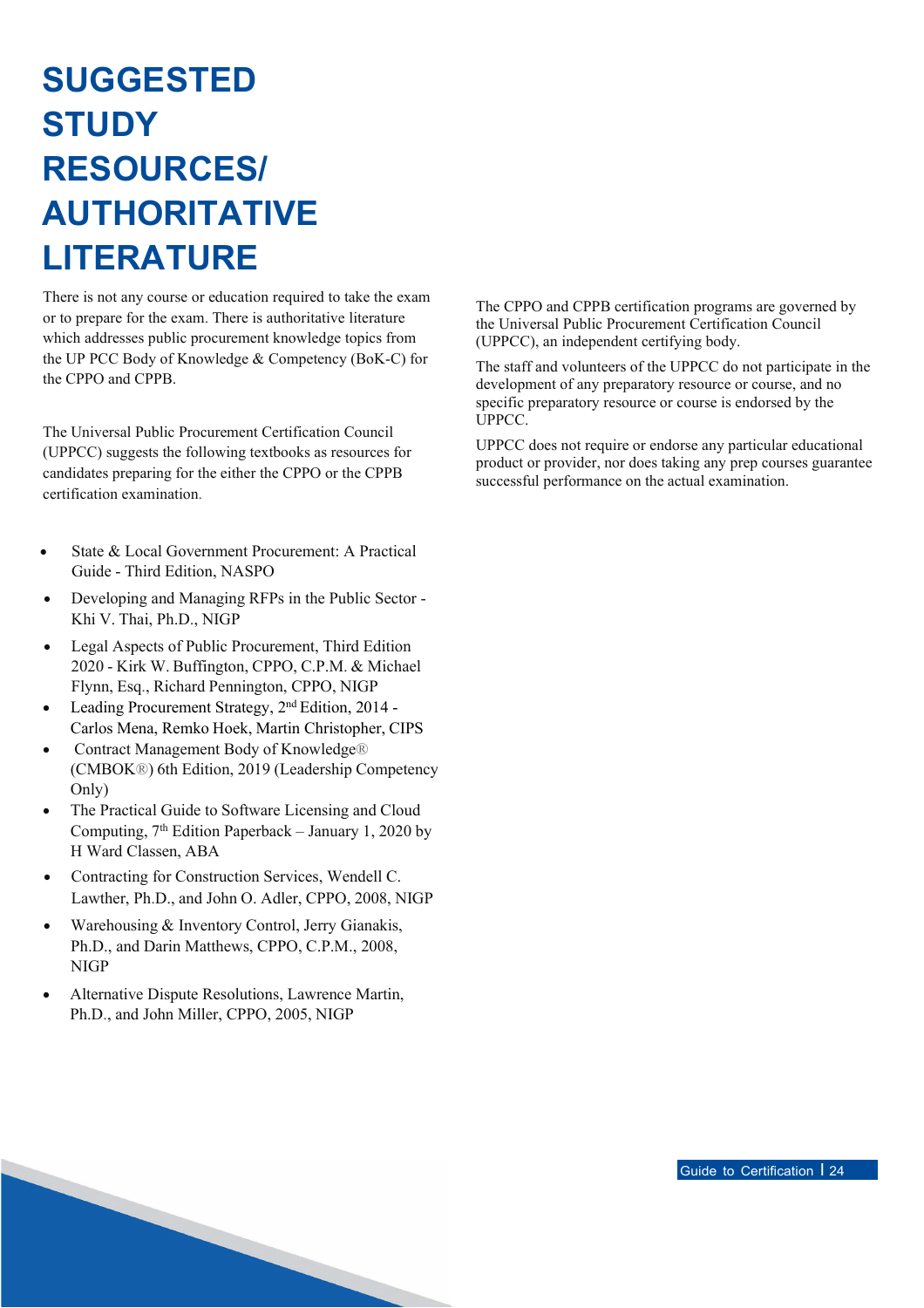### **EXAMINATION DAY**

### **Exam Duration**

On the day of the examination, the candidate should plan to arrive at the scheduled testing center early. Candidates who arrive more than thirty (30) minutes after the scheduled appointment time will be turned away and will be considered a no-show for the examination.

<span id="page-24-0"></span>Candidates should allow 4 hours for the examination, which includes the 3.5 hours for the examination plus an extra half-hour for check-in procedures, unscheduled breaks, as well as time to view the pre-test tutorial and time to complete the post-survey questionnaire following the exam.

Late arrivals for check-in that result in a denial of admission into the examination will result in the forfeiture of the candidate's exam fee. Refunds will not be given for exams that are missed because a candidate was not able to locate the testing center, arrived late or provided invalid identification.

### **What To Bring To The Testing Center**

Candidates are advised to limit the number of personal items brought into the center. For security reasons, candidates will not be permitted to bring personal belongings or study materials into the testing center. Secure storage is provided; however, space is limited. Prometric testing centers assume no responsibility for personal belongings and candidates should plan accordingly.

Upon arrival at the testing center, the test center administrator will perform the center's standard security check. The standard security check includes electronic wanding of the candidate prior to entry into the testing room. The test center administrator will require the candidate to present one (1) piece of valid, government issued photo identification.

Acceptable forms of identification include:

- current, non-expired driver's license
- government issued photo identification card; or
- current, non -expired passport.

**The photo identification presented must match the name that is printed on the ATT email.** If the administrator cannot make a positive identification, the candidate will not be permitted to test. If a candidate is denied entrance

into a scheduled exam due to failure on the part of the candidate to inform UPPCC of a mismatch of the name used to registered and schedule an appointment and the identification to be presented at the test center, the candidate will be responsible for any fees that may be billed by the test center as a result. Denied entry due to missing, expired or improper identification or late arrivals to the testing center will result in a no-show status for the examination appointment. No-shows will result in the forfeiture of the candidate's exam fee.

The administrator will scan the candidate's identification at check in. Electronic copies of the candidate's identification will be temporarily held by Prometric during the examination and verified against identification captured at check out and at any breaks that the candidate may take during the examination. All electronic identification records are destroyed upon check-out.

Candidates are encouraged to review and be acquainted with Prometric test security and check-in procedures as part of his/her exam preparation efforts. These policies are available from the "Prepare for Test Day" tab on the Prometric website (http[s://www.prometric.com/test](http://www.prometric.com/test-)takers/what-expect).

In order to maintain the integrity of the examinations, all examinations are proctored by direct observation by the test center administrator and under video and audio surveillance.

Following check-in, the candidate will be escorted by test center personnel to a workstation and logged into the UPPCC examination. Upon log in, the examinee (candidate) will have five (5) minutes to read and accept the UPPCC Non- Disclosure Agreement and General Terms of Use for Exams. If the candidate does respond or does not click 'I Agree' to accept the terms within the allotted time, the exam session will end and cannot be restarted by test center personnel. The candidate will also forfeit the exam fee. If this occurs, the candidate must leave the test center, contact UPPCC and schedule a new exam appointment.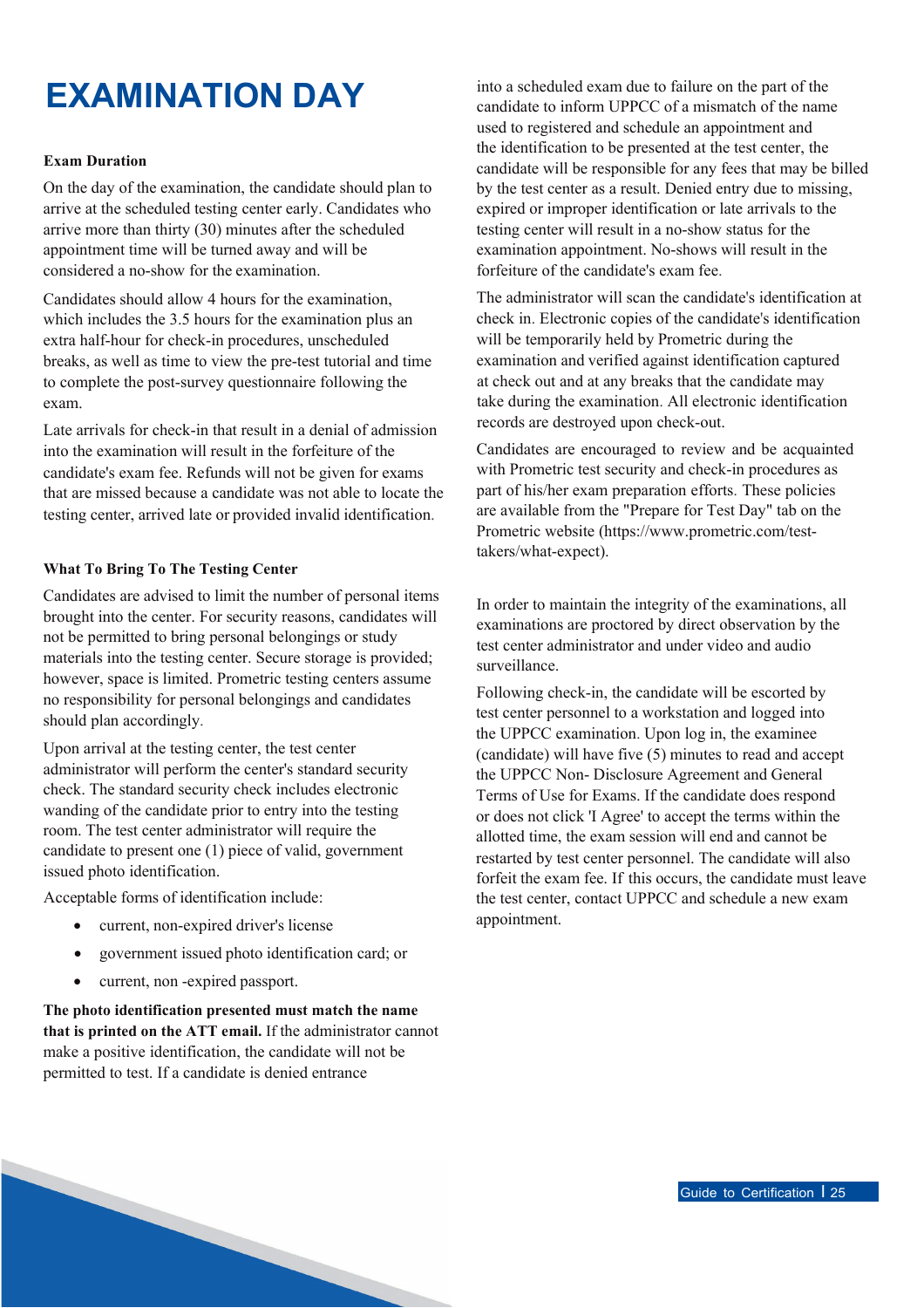### **Testing Remotely**

For candidates that test remotely, the following conditions must be in place: In order to avoid distractions and reduce stress, please do the following before testing:

- Your computer has been tested in advance for compatibility and you have good internet connectivity. System incompatibility/connectivity issues may result in the exam being terminated by Prometric and result in a "no-show" status for the exam appointment. "No-shows" will result in the forfeiture of the candidate's exam fee and testing opportunity under the approved application on file.
- Your workspace should be completely clear of anything except your laptop and mouse. The online proctor will check to ensure your workspace is free of any material.
- No jewelry is allowed. This includes all rings, earrings, necklaces, bracelets, and watches.

To prepare exam day, please review the NDA that follows:

### **UPPCC® Non-Disclosure Agreement And General Terms Of Use For Exams Developed For The CPPO® And CPPB® Certification Programs**

I certify that I am the person whose name and address appears on the registration of record for this exam and for which I provided official identity verification at check-in for this exam.

I understand that the exam is confidential and is protected by the laws in the United States and elsewhere. It has been made available to me, the examinee, solely for the purpose of assessing my qualifications in the professional discipline referenced in the title of this exam. I agree that I am expressly prohibited from disclosing, publishing, reproducing, or transmitting this exam, in whole or in part, in any form or by any means, verbal or written, electronic or mechanical, for any purpose, without the prior express written permission of the UPPCC®. I understand that any unauthorized disclosure of the content of this exam could compromise the integrity and security of the certification programs.

Furthermore, I understand that if l violate this Agreement or otherwise engage in any misconduct that the UPPCC® will take appropriate action(s) in response to the misconduct. Examples of action(s) that may result from candidate misconduct include:

- Cancellation of my exam scores without refund of my exam fee
- Revocation of my certification
- Complete ban from future participation in UPPCC® certification programs
- Civil and/ or criminal prosecution

Examples of misconduct include:

- Impersonating another candidate for the purposes of taking the exam
- Providing or accepting improper assistance during the exam
- Possession of un-authorized items/materials during the exam
- Removing or attempting to remove exam materials from the exam facility
- Disseminating actual exam content by any means
- Intentionally causing a disturbance of any kind during the exam

Following the acceptance of the NDA, a brief navigational tutorial will follow. The candidate will officially launch the exam following completion of the tutorial.

#### **During The Examination**

The 4 hours of time permitted for testing includes pre and post testing activities (i.e., check-in, pre-exam tutorial, Non-Disclosure Agreement, post exam satisfaction survey, etc.), and any unscheduled breaks the candidate may personally elect to take during the official exam.

Examination questions will be presented one at a time on the computer screen. For each question displayed candidates may choose to either answer it or skip it and move on to the next. Regardless of whether or not a question was answered, the candidate also has the ability to mark a question in order to come back to it later.

A clock, displayed on screen during testing, will count down continuously from 4 hours, so that the candidate is always aware of how much testing time is remaining. Available to candidates during the exam is a small, dry erase board for use as scratch paper and an on-screen calculator.

The candidate will be permitted to take breaks during the examination, but any break that the candidate takes will not stop the exam clock. Any breaks will be counted as testing time. Candidates who leave the testing center for breaks or any other reason will be asked to sign a logbook and present his/her identification to re-enter the center.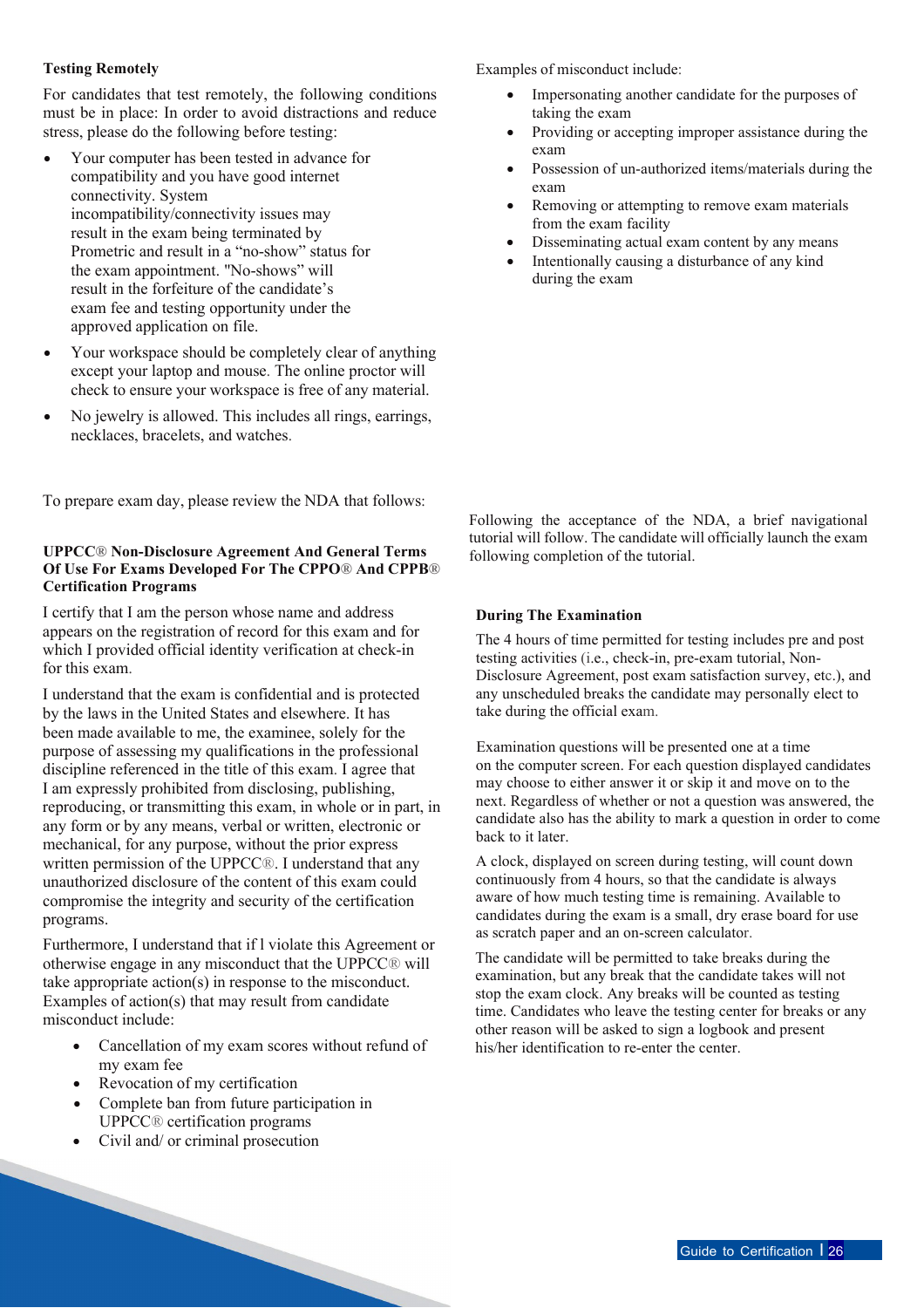Once the candidate reaches the end of the examination and if time still remains, he/ she will be presented with a summary of the exam which will flag all the questions that were skipped or marked for review allowing the candidate to go back to those specific questions. The candidate may also return to any question on the exam and change his/her response. Candidates will receive a printed confirmation of testing at the test center upon completion of the examination. Applicants will be notified of a Pass/Fail exam result upon completion of the exam. Further information from UPPCC will be sent to the applicant regardless of result, to their preferred email address on file.

### **Inclement Weather and Local and National Emergencies**

In the event of inclement weather or a local and/ or national emergency on the day of the examination, candidates should phone the local Prometric Testing Center for which he/she has scheduled an appointment. If the testing center is closed and as a result an appointment is cancelled, UPPCC will arrange for the examination to be rescheduled. Candidates are not penalized if the examination is cancelled due to inclement weather or if a local or national emergency occurs.

### **Exam Cancellation/Reschedule Policy**

Once the candidate has scheduled an examination appointment with Prometric, any reschedules within the same exam window or cancellations must also be made through Prometric. Associated fees that the applicant will be expected to make payment for at the time of the reschedule or cancellation is dependent upon the amount of advanced notice given to Prometric.

Examination appointments may be scheduled, rescheduled, cancelled, and otherwise altered for the current testing exam window only. Candidates will not be permitted to cancel from one exam window and reschedule for another even if the exam window is within the one (1) year life of the certification application.

Candidates should note that although rescheduling an examination is permitted, seats fill up quickly and space may be limited or even unavailable as the desired testing date draws near. As such, it is advisable for candidates, if needed, to reschedule an examination as soon as possible. Rescheduling is only applicable for the current exam window by canceling the current appointment and rescheduling for a different date within the exam window.

To reschedule or cancel an examination, candidates should contact Prometric via the web or by phone. When canceling an examination, candidates should obtain email written confirmation of the cancellation from Prometric.

### **Exceptions To The Cancellation/Reschedule Policy**

The UPPCC recognizes that serious issues may arise that could prevent a candidate from canceling his/her exam appointment within the prescribed timeframe. There are acceptable instances in which thirty (30) or more calendar days' notification is not possible. Such acceptable instances include:

- Serious illness either the candidate or an immediate family member (spouse, child, parent, etc.)
- Death in the immediate family
- Disabling traffic accident
- Court appearance or jury duty
- Unexpected military duty call-up

Late cancellations or no-shows on the day of the examination due to one of the reasons listed above must be submitted in writing to the UPPCC as soon as possible, but no later than five (5) business days following the incident and must be accompanied by meaningful documentation. For injuries and illnesses to be considered acceptable, documentation must prove that the onset of the injury and/ or condition occurred **AFTER** the candidate scheduled his/her examination appointment **OR** that the injury and/ or condition worsened **AFTER** the candidate scheduled his/her examination appointment.

Upon review of the written request and accompanying documentation, any cancellation/no-show fee will be waived for candidates whose requests were approved; however, the 10% administrative fee that applies to any and all exam refunds will still apply.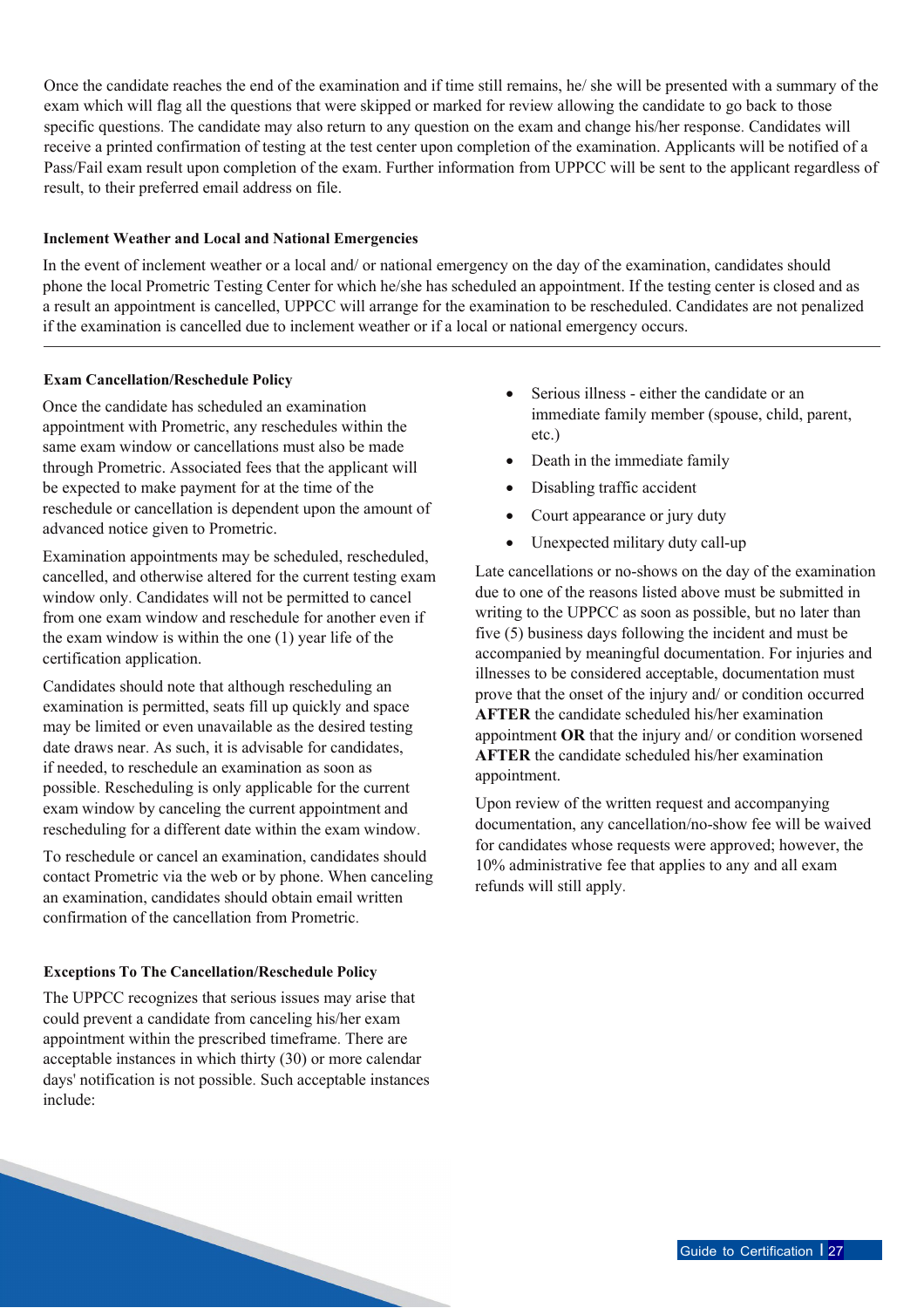### I **Exam Cancellation/Reschedule Fees**

| Thirty (30) or more calendars                      | No fee                                               |
|----------------------------------------------------|------------------------------------------------------|
| days' notice prior to the<br>scheduled examination | (Admin Fee only $\mathbf{if}$<br><i>applicable</i> ) |
| Between twenty-nine (29) and                       | \$50                                                 |
| five (5) calendar days' notice                     | (plus, Admin Fee $\mathbf{if}$                       |
| prior                                              | <i>applicable</i> )                                  |
| Less than five (5) calendar days'                  | <b>\$100</b>                                         |
| Less than five (5) calendar days'                  | (plus, Admin Fee $\mathbf{if}$                       |
| notice prior                                       | <i>applicable</i> )                                  |

#### **Administration Fee - 10%**

Post administration, the exam fee paid will be refunded via the original method of payment less a 10% administrative fee for any candidate who does not test and therefore requires a refund to be issued by UPPCC.

This fee applies to:

•candidates who cancelled exam appointments with or without fee and did not reschedule and test during the exam window.

•candidates who did not schedule a testing appointment during the exam window; or

•candidates who were granted waivers of other fees under the Exceptions to the Cancellation/Reschedule Policy.

### **No show Fee - \$315**

#### **No Shows**

Candidates who fail to show for a scheduled exam appointment without sufficient prior notification will forfeit the full examination fee.

Candidate No-Shows include:

•candidates who fail to show for a scheduled exam appointment without sufficient prior or post notification (via the Exception to the Cancellation/ Reschedule policy) to the UPPCC.

•candidates who fail to show for a scheduled exam appointment without sufficient prior notification, but do not provide acceptable cause for the no-show via the Exception to the Cancellation/Reschedule Policy to be granted a waiver of the no-show fee.

•candidate was denied entry into the examination due to a mismatch of the candidates printed name on the ATT email and the photo identification provided at check-in and failed to notify the UPPCC so that the mismatch could be corrected. •candidate was denied entry into the examination due to improper identification presented at the testing center at check-in (improper refers to failure to provide identification, providing identification that has expired or providing unacceptable forms of identification);

•candidate arrived late to the testing center and could not be accommodated at the time of arrival due to scheduling availability.

#### **Problems at the Testing Center or Remote Testing**

Very rarely do any issues arise that might be perceived as having a negative effect on a candidate's performance. However, the UPPCC takes these issues very seriously.

In order for the UPPCC to investigate any problems thoroughly, all issues must be reported before leaving the test center or virtual testing site. Issues should be reported to the Test Center Administrator (TCA) or online proctor during the exam/before leaving the test center or before signing off online.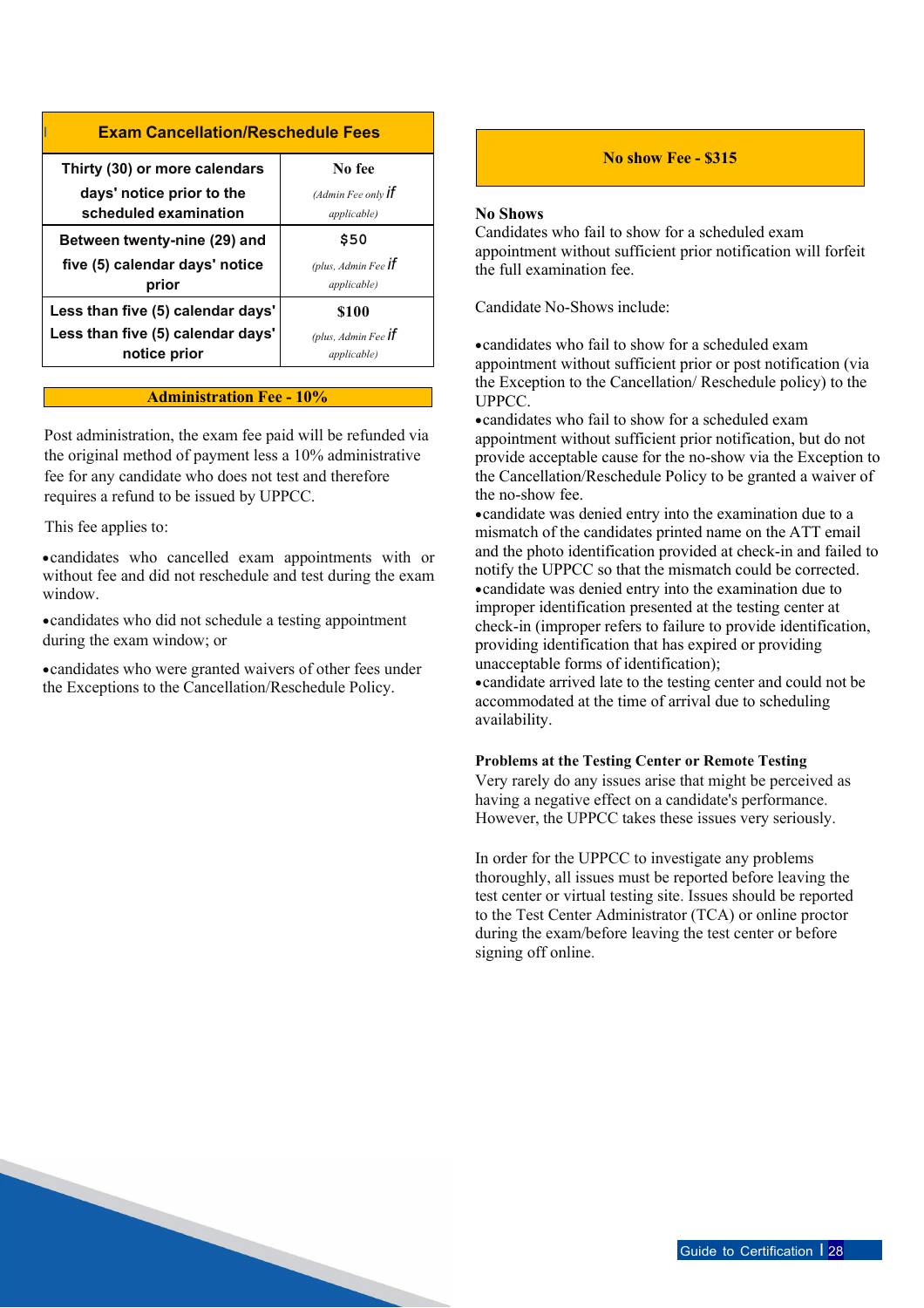### **AFTER THE EXAMINATION**

#### **Scoring the Examinations**

Each candidate's performance on the exam is measured against a predetermined standard. This standard is the benchmark standard of knowledge that can be expected of individuals that possess the requisite level of formal education, years of experience and continuing education/ training for the associated certification as identified in the eligibility requirements.

<span id="page-28-0"></span>Candidates are not measured against the performance or other individuals taking the exam and do not compete with one another. This means that it is possible for all candidates to pass the exam if they meet the predetermined standard for passing.

#### **Standard Setting (Pass/Fail Cut-Score)**

The passing score for the UPPCC exams is set by a panel of expert's representative of the diversity of the profession. The panel reviews each examination question, evaluates the difficulty of the question, and makes a judgment of how a candidate with the requisite level of formal education, years of experience and continuing education/training for each associated certification as identified in the respective eligibility requirements would perform on the question.

These judgments are then analyzed by testing experts to determine and recommend the standard or the passing score for each certification. The UPPCC Board of Examiners sets the standard based on the recommendation from the panel and the test developer.

#### **Equating**

Each form of the CPPO/CPPB exam has a unique selection of questions. Every exam form is constructed based on the specifications outlined in the UP PCC Body of Knowledge & Competency (BoK-C), however; no two forms of the examination are identical.

Although the UPPCC strives to develop exams that are similar in difficulty, they are not precisely equal in difficulty. The equating process compares subsequent forms of the exam back to the original exam form used to establish the standard or the passing score and adjusts it accordingly.

#### **Score Reporting**

Following the scoring process, raw exam scores are mathematically converted to scaled scores that range from 1000 to 2500. Within that 1500-point scale, 1800 is linked to and represents the standard or passing score. The scale used to report scores is the same for every examination.

Candidates must obtain a scaled score of 1800 or better in order to pass the CPPO/CPPB examinations.

CPPO and CPPB exam results will be made available immediately upon completion of the exam and Tested candidates will receive an email notification when result can also be viewed through the applicant's MyUPPCC account under "Message History:' shortly following the close of the exam window. To protect the confidentiality of the candidate's score, results are never given over the phone or by email.

The intent of the examination is to distinguish those who meet the predetermined standard from those who do not. There is no evidence that someone who receives a very high score on the exam will perform significantly better on the job than someone whose score falls exactly at the passing point. Therefore, if a candidate passes the examination, he/she is informed only that the examination was passed. Passing candidates are not notified of his/her actual exam score.

Upon completion of the exam, Prometric will provide candidates with their exam results (pass/fail). For candidates who do not achieve a passing score, the Prometric exam result notification will also provide a diagnostic report showing the candidate's performance in each of the six (6) domain areas that comprise the exam. One (1) of three (3) performance indicators for each domain area will be provided. The three diagnostic performance levels are listed below:

- **l. Proficient** The score you obtained in this domain area is at or above the acceptable level; you have demonstrated an acceptable understanding of the content in this domain. A review of this area may be helpful to you prior to you prior to retaking the examination.
- **2. Marginal**  The score you obtained is marginally unacceptable. Your understanding of the content in this domain area does not appear to be strong, additional study is recommended.
- **3. Deficient**  The score you obtained is below an acceptable level; substantial study of this content area is recommended prior to retaking the examination.

This information is provided to assist the candidate in deciding whether to retake the exam and how to plan study efforts for future exams.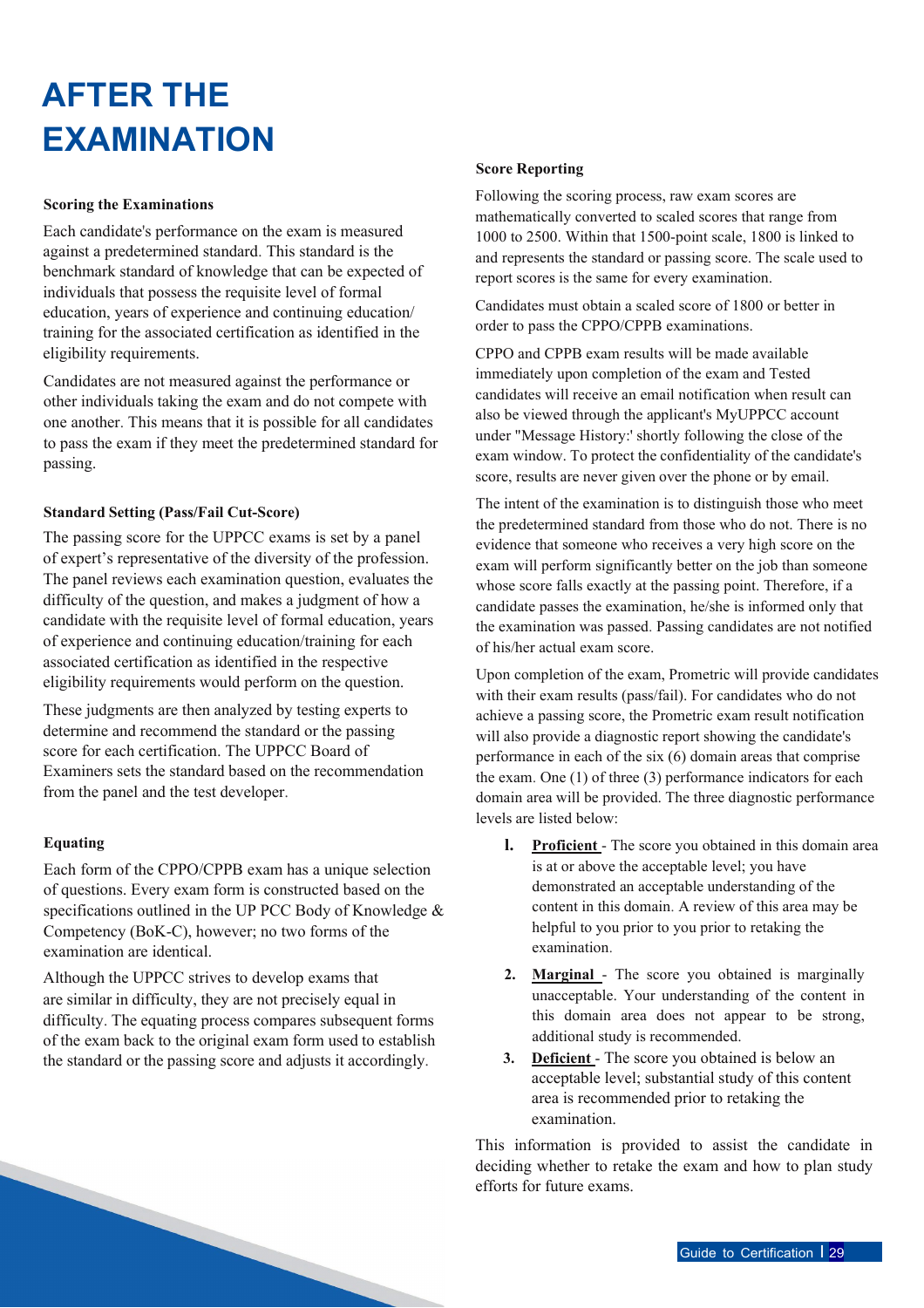UPPCC will send an email confirmation when candidates exam results have been posted to their MyUPPCC account. Candidates should log into their account and click on the appropriate application link to view their exam score. **Only the exam score total is posted in the candidates MyUPPCC account regarding their exam results.**

**Re- Examination**

Candidates who are eligible who wish to retake the examination must submit payment for a new examination fee to the UPPCC by the next application deadline date provided the application will still be active through the next scheduled examination window. Upon payment of the examination fee, the candidate will be issued a new Authorization To Test (ATT) email to proceed with scheduling an examination appointment with Prometric.

### **Passing the Examination**

Upon successful completion of the certification examination, a certificate documenting the achievement along with a certification lapel pin is mailed to each new credentialed professional shortly after notification of examination results. The certificate is valid for five (5) years at which time renewal of the certification is required in order to maintain the certification earned.

### **Digital Badges**

UPPCC is committed to providing certificants with the recognition they deserve for the significant accomplishment of earning CPPO and/or CPPB. In 2019, UPPCC began issuing digital badges to all CPPOs and CPPBs to provide them with an additional tool to help them with communicating and sharing their credentials.

Digital badges are as the name implies, is a digital version of the credentials. Digital badges can be embedded in email signatures or in digital resumes, on

social media sites such as LinkedIn, Facebook, and Twitter. This digital image contains verified metadata that describes your qualifications and the process required to earn them.

UPPCC has partnered with Credly, the industry leader in digital credentials, to provide the digital badges through its Acclaim platform. Upon achieving a UPPCC certification, the certificant is issued a digital badge (see below) as well as a paper certificate.



The certificant will receive instructions on how to claim and use his/her digital badge by email to the preferred email address in the My UPPCC account. Digital badges are an additional benefit that is provided by UPPCC at no cost to the certificant.

### **Duplicate or Replacement Certificates**

Duplicate or replacement certificate requests should be sent to [certification@uppcc.org.](mailto:certification@uppcc.org)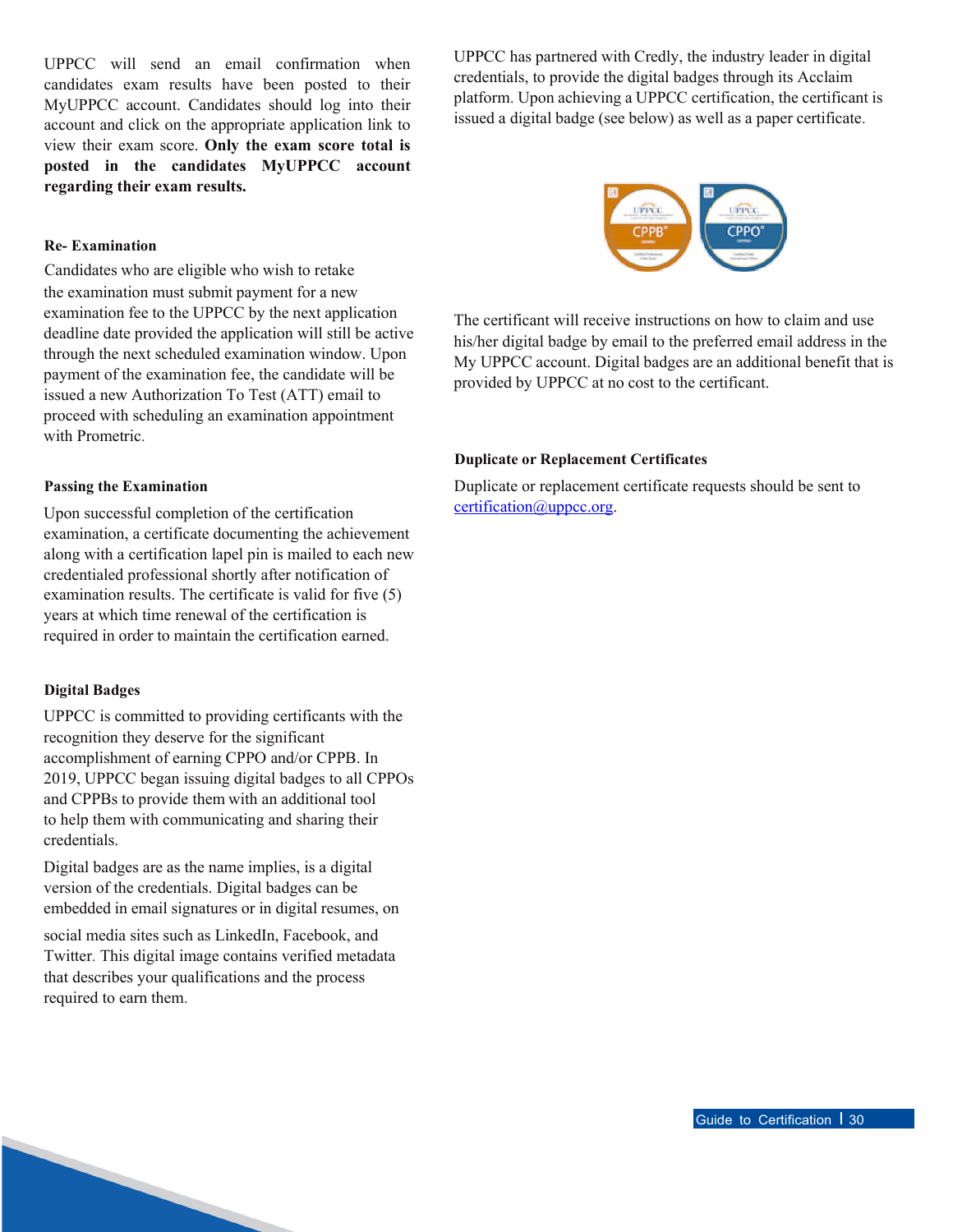### **Appeals Process - Applicants, Candidates and Certificants**

Any applicant, candidate or certificant has the right to appeal to the UPPCC regarding any situation or incident that he/ she believes has caused or may cause an adverse decision or result that directly affects the applicant candidate or certificant.

<span id="page-30-0"></span>Any individual who wishes to make an appeal (the "Appellant") must submit an appeal in writing to the UP PCC Director within fourteen (14) calendar days of an adverse incident occurring or of the notification of an adverse decision being made.

For an appeal to be considered, it must expressly state the situation or incident and how said situation or incident adversely affected or directly caused the adverse outcome. The appeal must be fact based and not simply an opinion of the affected individual for the appeal to be considered.

All certification applicants have the right to appeal the decision made on his/her application. All appeals should be directed to the attention of the appropriate individual or group at the UPPCC Offices, based on the appeal level as described below.

The first line of appeal is to the UPPCC Director. Letters of Appeal to the UPPCC Director must be submitted and received in writing within fourteen (14) calendar days of the application denial decision notification email. Appeals will not be considered if received more than fourteen (14) calendar days following the date on the decision letter. The Letter of Appeal must contain the following information:

- the applicant's name, address, telephone number, email address,
- a clear statement of the reason for appeal, and
- supporting exhibits, evidence, new documentation, if any, in support of the appeal.

Upon receipt, the UPPCC Director will review the appeal and render a written decision. Applicants should allow fourteen (14) calendar days for receipt of a decision from the UPPCC Director of an application appeal. The second and final line of appeal is to the UPPCC Board of Examiners (BOE). Letters of Appeal to the UPPCC BOE must be submitted and received in writing within fourteen (14) calendar days of the date of the denial decision letter from the UPPCC Director of the first appeal.

Appeals will not be considered if received more than fourteen (14) calendar days following the date printed on the denial decision letter from the UPPCC Director of the first appeal.

The BOE Letter of Appeal must contain the following information:

- the applicant's name, address, telephone number, email address,
- a copy of the denial of appeal notification letter from the UPPCC Director and all supporting documentation provided by the applicant; and
- the factual basis for the appeal to the UPPCC BOE specifying any NEW information not considered in previous decisions.

The BOE will render a decision within thirty (30) calendar days of the receipt of the Letter of Appeal to the BOE. *The decision made by the BOE is final.*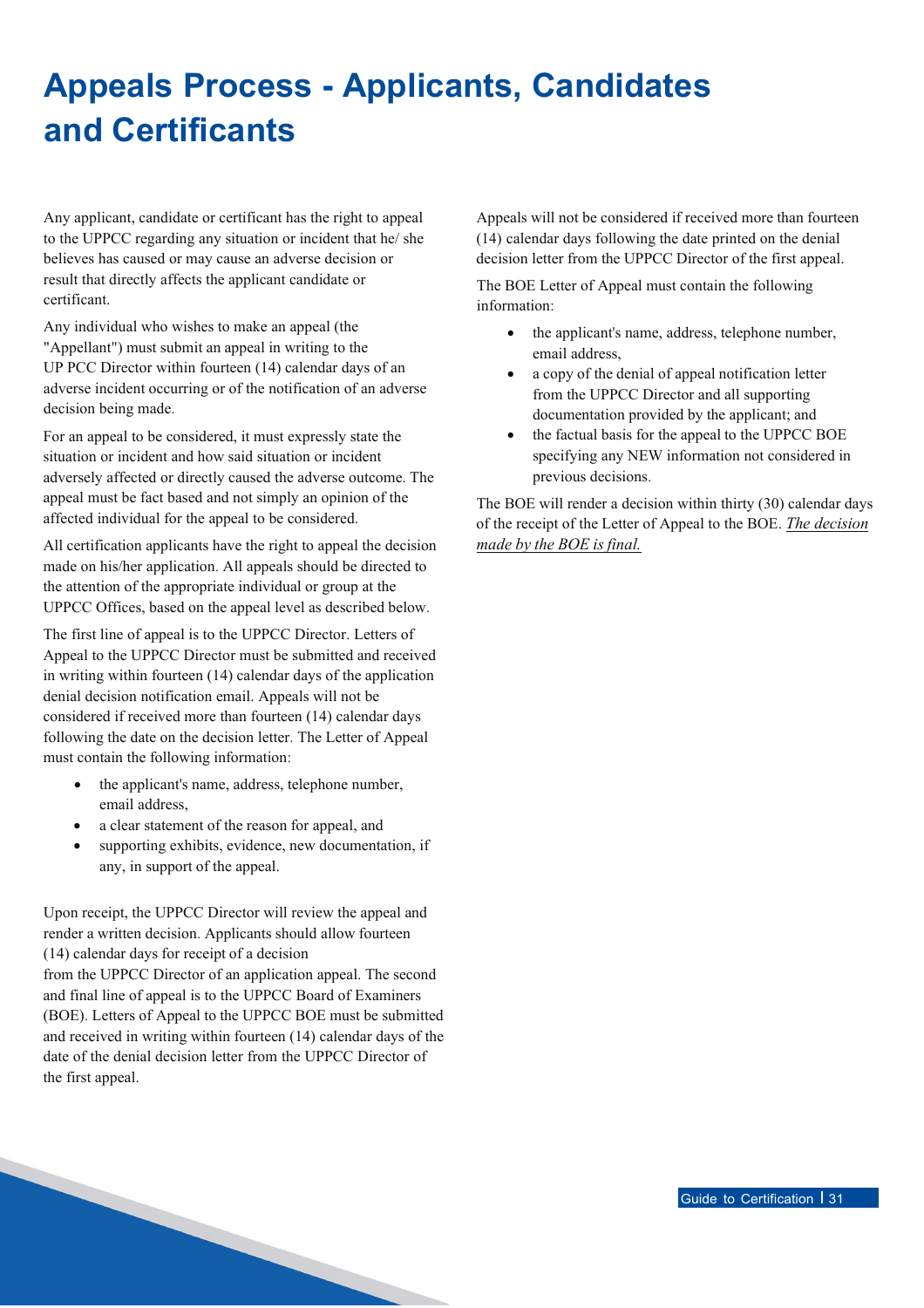### **APPENDIX A**

### **UPPCC CODE OF ETHICS & PROFESSIONAL CONDUCT**

All applicants and certified professionals shall subscribe to and be bound by the following Code of Ethics & Professional Conduct.

- I shall only seek or accept a position of employment when fully in accord with the professional principles applicable thereto, and when confident of possessing the qualifications to serve under those principles to the advantage of my employer.
- <span id="page-31-0"></span>• I shall endeavor to keep myself knowledgeable and current on the practices and issues related to my profession.
- I shall conduct myself in a professional manner that reflects the dignity and worth of the services rendered by my employment and the societal responsibilities assumed as a trusted public servant.
- I shall be governed by the highest ideals of honor and integrity in all public and professional relationships in order to merit the respect and inspire the confidence of my employer and the public served.
- I shall neither seek nor accept any form of personal aggrandizement or profit through misuse of public or personal relationships.
- I shall identify and eliminate participation of any individual in operational situations where a conflict of interest may be involved.
- I shall not at any time or under any circumstances accept directly or indirectly, gifts, gratuities, services, or other things of value from suppliers, which might influence or appear to influence the performance of my professional duties.
- I shall keep my governmental organization informed, through appropriate channels, on problems and progress of applicable operations by emphasizing the importance of the facts.
- I shall handle all personnel matters on a merit basis.
- I shall neither seek nor dispense personal favors that are in conflict with my professional duties.

•

I shall handle each administrative problem objectively and empathetically without discrimination.

• I shall subscribe to and support the professional aims and objectives of the Universal Public Procurement Certification Council.

### **PROHIBITED ACTS**

Individuals currently certified by the UPPCC, certified in a retired status or applying for UPPCC certification may be subject to review and appropriate action including revocation or denial of certification for conduct detrimental to the dignity and respect for their position, including, but not limited to, the commission of any of the following Prohibited Acts:

- A material misstatement or misrepresentation or fraud on application materials for certification or recertification.
- Willful violation of examination procedures, confidentiality, or security.
- Failure to report or concealing knowledge of potentially illegal activity by any staff, volunteer or vendor related to his or her job or professional activities.
- Failure to pay certification or recertification fees in a timely manner.
- Misrepresentation or improper use of the CPPO, the CPPB or any other professional credential.
- Conviction for or entry of a plea of nolo contendere to any crime involving an individual's professional practice in the field of public procurement including but not limited to matters of conduct related to his or her employment and/or conduct related to professional associations and other professional activities.
- Failure to comply with the Code of Ethics provisions listed above or other behavior that may bring discredit to the profession.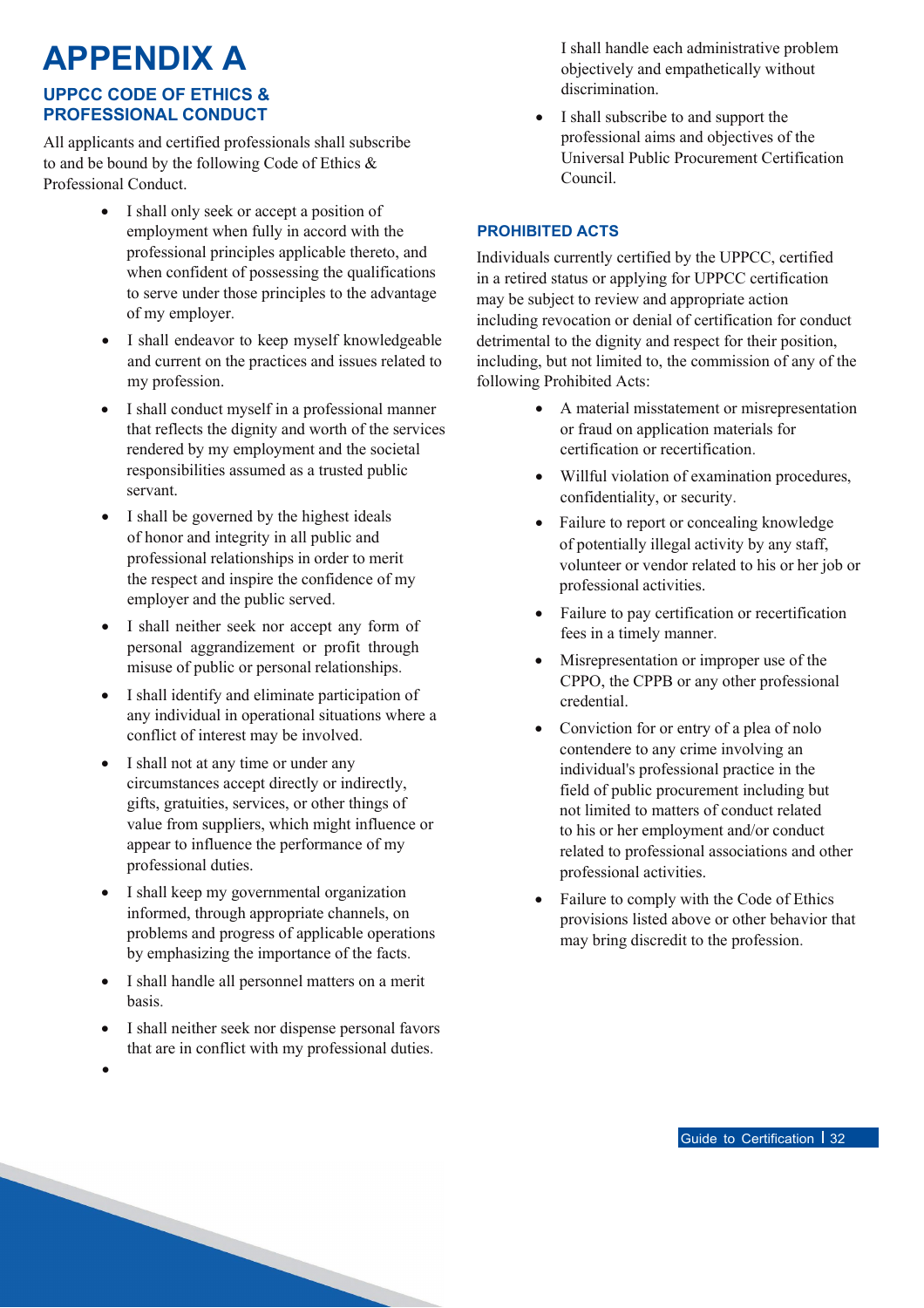### **APPENDIX B**

### **UPPCC BODY OF KNOWLEDGE & COMPETENCY CPPO & CPPB**

Periodically, the UPPCC conducts a Job Analysis study to ensure the examinations required for UPPCC certifications continue to align with the knowledge, skills and abilities needed for successful job performance in the public procurement profession. A Job Analysis consists of several activities and involves the input and expertise of test developers to guide the process and from public procurement subject matter experts to accurately capture the important work they do.

<span id="page-32-0"></span>The result of the analysis is a comprehensive, researchbased outline of the content to be tested of candidates for certification. This outline serves as both a guide for candidates preparing for testing and for educators in the development of training and continuing education resources which support the profession.

CPPO Certification is designed for management level public procurement professionals with a formal education level of a Bachelor's degree or higher; a minimum of 5 years of direct procurement experience, of which a minimum of 3 years is in a management or supervisory position; and at least 96 contact hours of relevant procurement training and education.

CPPB Certification is designed for public procurement professionals who are responsible for performing essential functions within the procurement cycle but may or may not have management or supervisory responsibilities. Candidates for the CPPB Certification have completed at least 72 contact hours of relevant procurement training and education and have either completed a 2-year degree program and have a minimum of 3 years of direct procurement experience or no degree and have a minimum of 5 years of direct procurement experience.

Effective for the October 2021 exam window, the CPPO & CPPB certification examinations will cover the six domain areas which comprise the UPPCC BoK-C. The weighting of each domain on the exam is indicated by the percentage listed to the right of each domain heading.

For example, 15% of the CPPO Exam will cover content from Domain I Legal Framework, while 20% of the exam will cover items from Domain III Sourcing and Solicitation. For the CPPB exam, 17% will cover content from Domain

II Procurement Planning and Analysis, while 13% of the exam will cover items from Domain VI Business Principles.

All content on the CPPO & CPPB exams are based on the necessary competencies of a public procurement leader or public procurement buyer.

To review the BoK-C for the CPPO exam, click on the following link or copy/paste the link into your web browser:

### [UPPCC CPPO](https://uppcc.org/Portals/0/2021_UPPCC_BoKC_CPPO_Crosswalk.pdf) BoK-C

To review the BoK-C for the CPPB exam, click on the following link or copy/paste the link into your web browser:

### [UPPCC CPPB](https://uppcc.org/Portals/0/2021_UPPCC_BoKC_CPPb_Crosswalk.pdf) BoK-C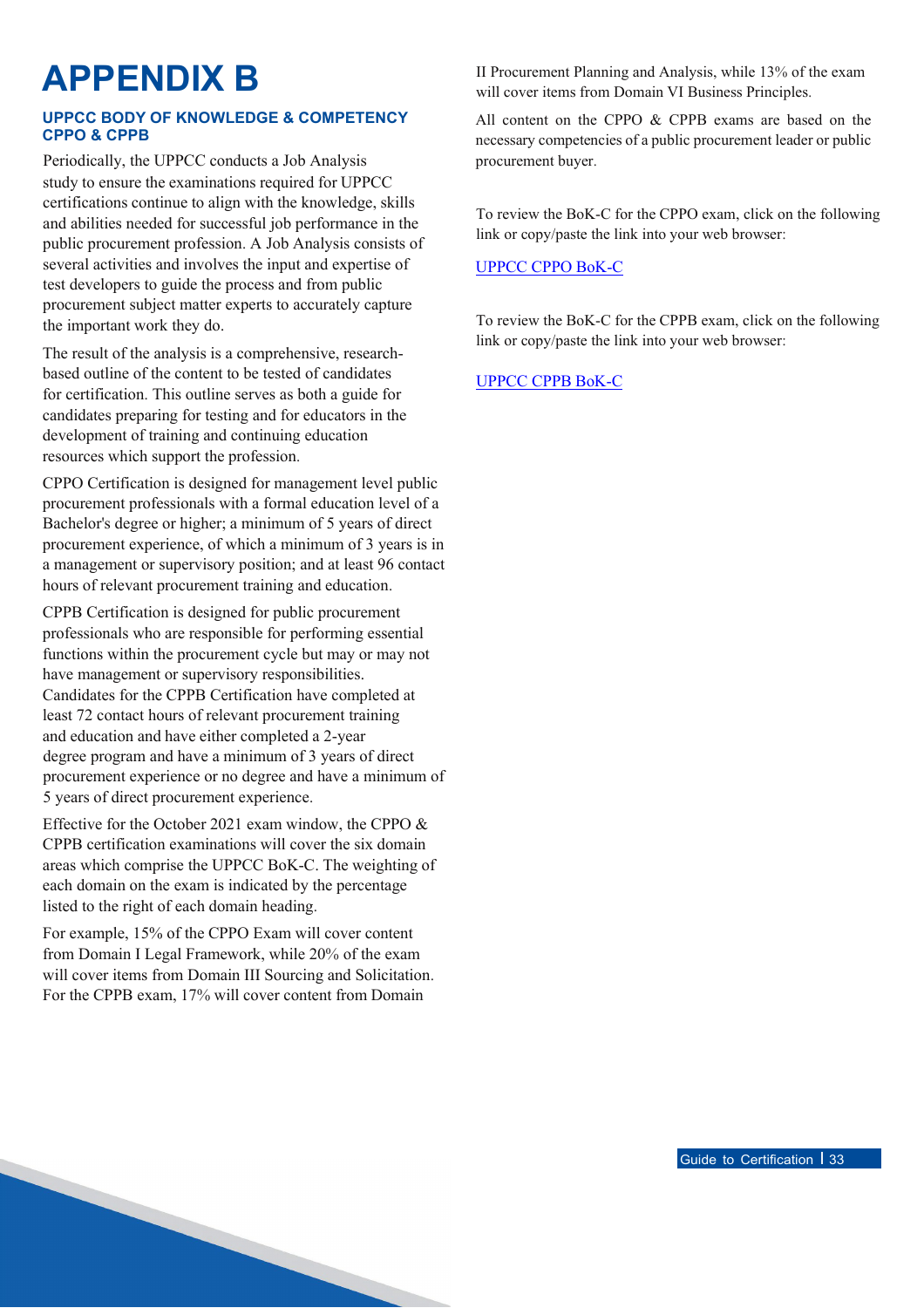### **APPENDIX C**

### **Candidate Tips**

- ✓ RELAX! Have confidence in yourself and your abilities.
- ✓ Remember ... you have met eligibility requirements, now demonstrate your knowledge.
- ✓ Maintain a positive attitude.
- ✓ Get a good night's sleep and have a nourishing protein filled breakfast.
- ✓ Arrive early at the testing site or website.
- <span id="page-33-0"></span>✓ Immediately identify any inappropriate conditions to the test center administrator.
- ✓ Read all exam questions carefully.
- ✓ Do not spend too much time on any one specific difficult question.
- ✓ Skip questions that you are unsure of and return to them later.
- $\sqrt{\phantom{a}}$  Eliminate any incorrect answer choices from the potential options.
- ✓ Apply practical reasoning to determine the correct answers.
- ✓ Divide the question into manageable and understandable parts.
- ✓ Keep the intent of the question and basic subject matter in mind.
- ✓ There are no trick questions. If two choices seem correct, choose the BEST answer. Remember, good test questions include options that are plausible, but not completely correct. Many options for test questions include common mistakes that individuals make when they don't completely understand the material being tested.
- ✓ Don't second-guess yourself your first instinct is usually correct.
- ✓ Don't read too much into questions and over-anticipate the answers.
- ✓ Answer what is asked for and not what you feel should be asked.
- ✓ Estimate time required to answer remaining questions.
- ✓ Return to previously marked difficult questions to select an option.
- ✓ Plan time effectively.

✓ Monitor the on-screen counter which continuously counts down your remaining testing time from the start of the examination.